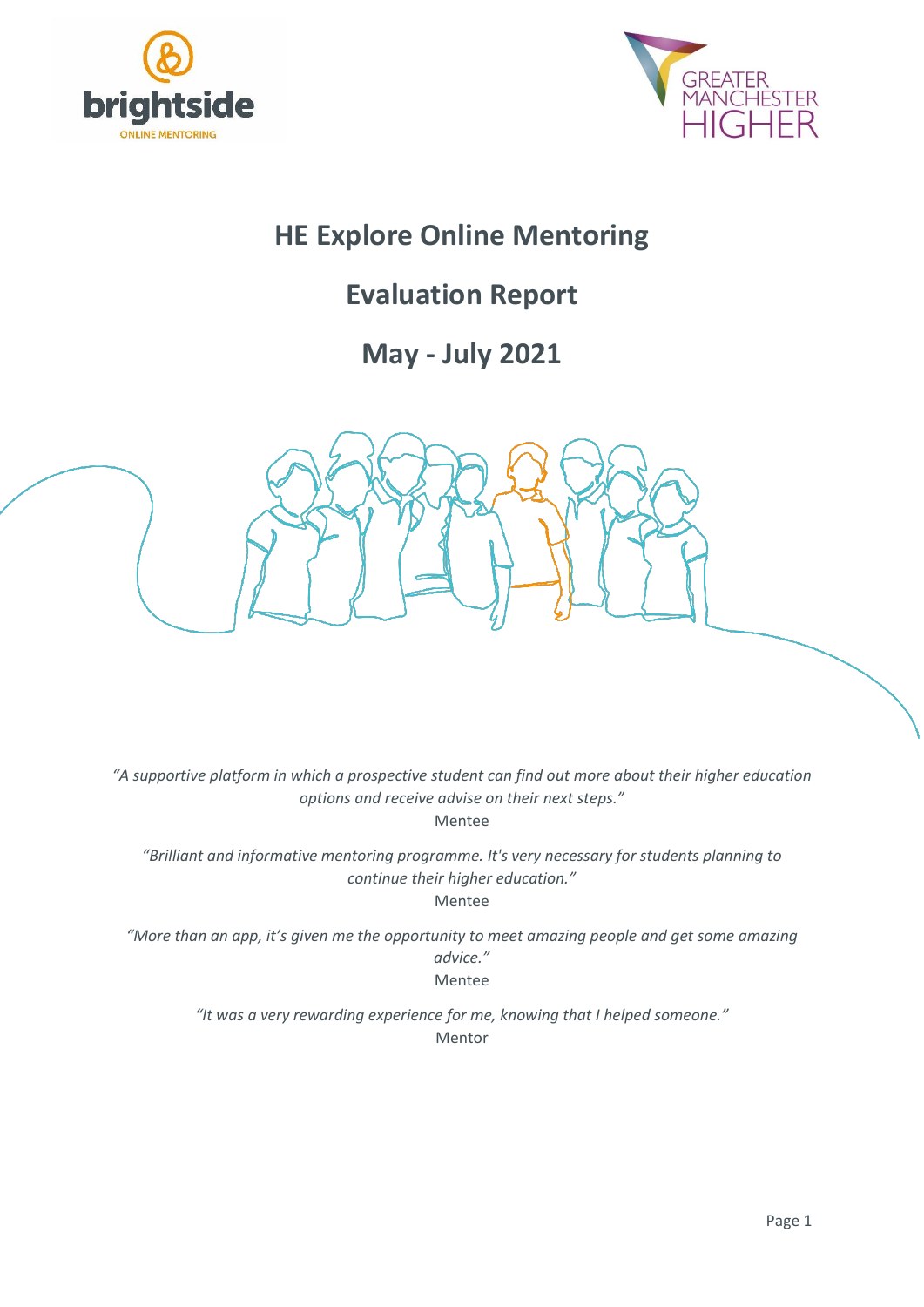



## Contents

| 1.  |  |
|-----|--|
| 1.1 |  |
| 1.2 |  |
| 2.  |  |
| 3.  |  |
| 3.1 |  |
| 3.2 |  |
| 3.3 |  |
| 4.  |  |
| 4.1 |  |
| 4.2 |  |
| 4.3 |  |
| 4.4 |  |
| 5.  |  |
| 5.1 |  |
| 5.2 |  |
| 6.  |  |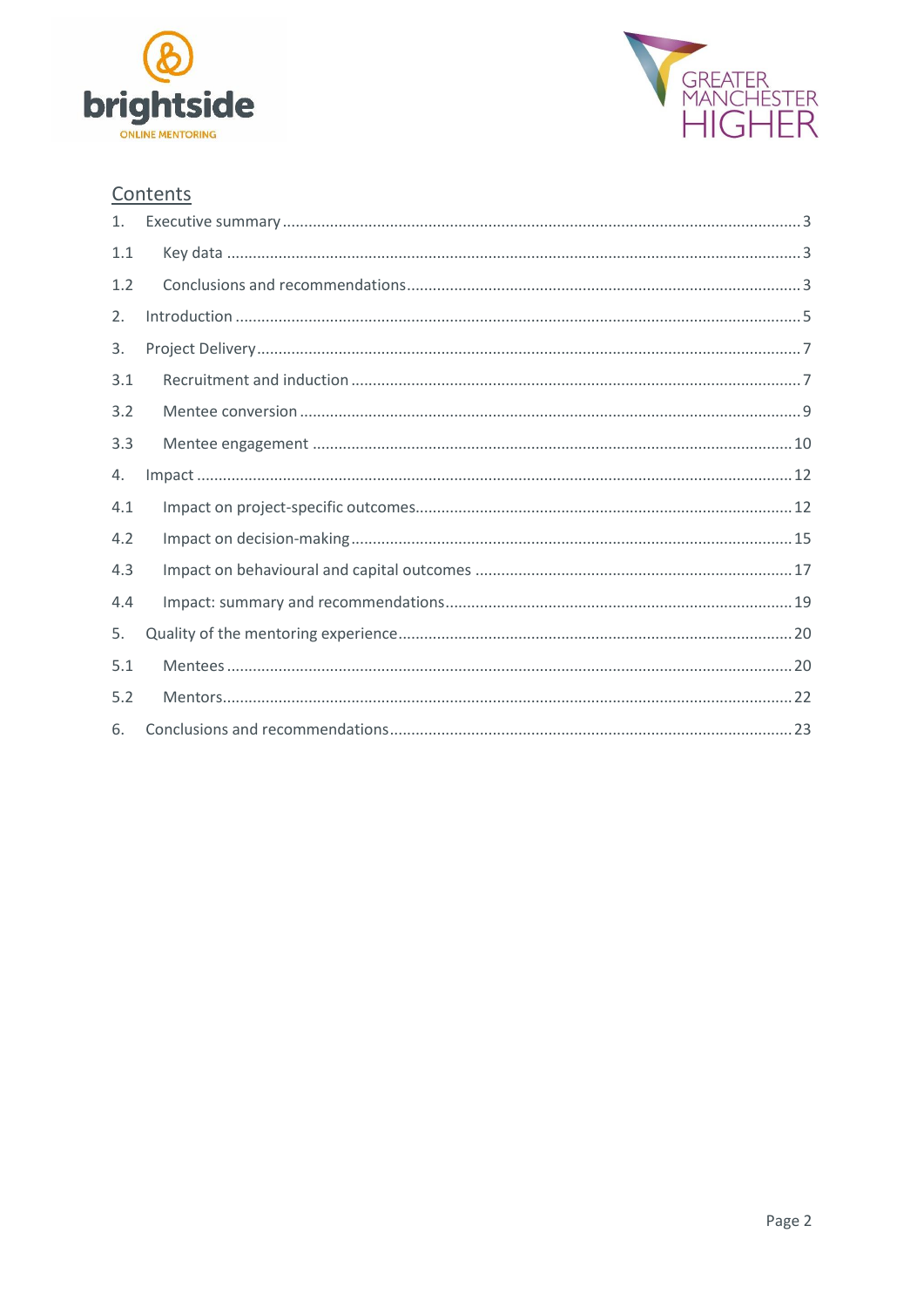



## <span id="page-2-0"></span>**1. Executive summary**

## <span id="page-2-1"></span>**1.1 Key data**



## <span id="page-2-2"></span>**1.2 Conclusions and recommendations**

This evaluation shows that HE Explore online mentoring project continues to be an appropriate and effective intervention for year 12 students exploring their higher education options. The project was well-engaged, with 89% of mentees sending at least three messages and 79% sending at least six messages.

Both mentees and mentors reported high-quality mentoring experiences. 100% of mentee respondents agreeing or strongly agreed that they got on with their mentor, 97% agreed that mentoring had helped them think more clearly about the future, and 95% agreed that it had made them feel more optimistic about their future. Brightside aims for 92% of mentees to give a quality score of 6+ out of 7. 94% of mentee respondents for this project gave a quality score of 6 or more. 90% of mentor respondents strongly agreed or agreed that they had a positive impact on the mentees that engaged, that they were able to build positive relationships, and that they knew how to help all of their mentees. 94% of mentor respondents agreed that they can use their experience with Brightside on their CV or job applications, a particularly positive result in the context of the pandemic and limited work experience opportunities for student ambassadors.

The majority of the impact outcomes measured saw an overall increase between the start and end of the project. Change was particularly positive in relation to mentees' knowledge and understanding of HE; 55% of mentees respondents recorded an increased understanding of financial support, 51% an increase in their understanding of higher education application processes, 41% an increased understanding of university study and 43% an increase in their knowledge of student life.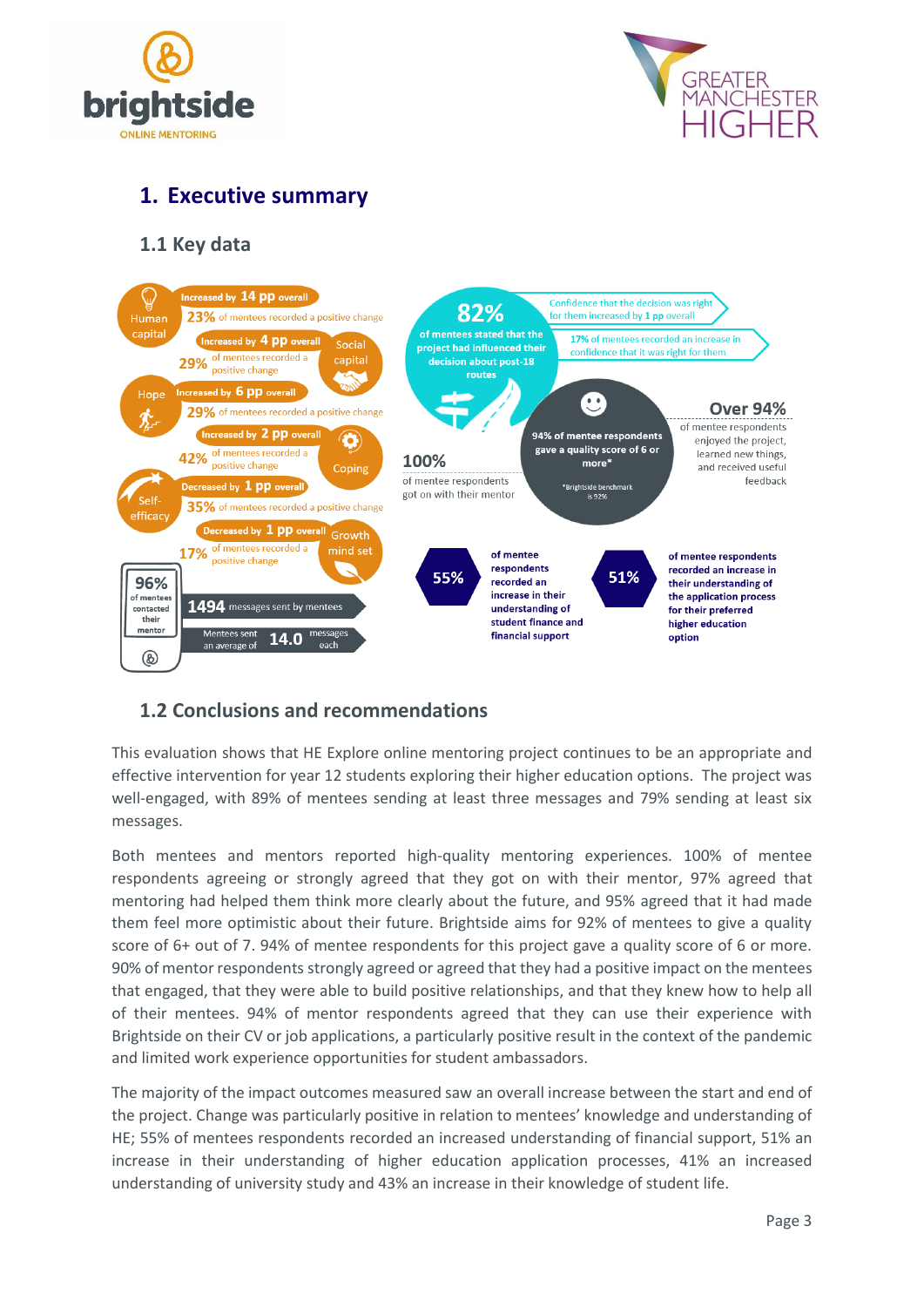



We observed the same patterns as in 2020 for behavioural and capital outcomes, with overall positive change in Human Capital, Social Capital and Hope. This year, Coping scores had particularly improved – at the overall level there was an increase of 2 percentage points compared to a decrease of 2 percentage points last year. At the individual level, Coping increased for 42% of the respondents – a 15 percentage point increase compared to last year.

Self-efficacy and Growth Mindset saw a lower proportion of mentees reporting a negative change compared to last year. The former had 31% of mentees record a decrease compared to 47% in 2020, and the latter had 26% record a decrease compared to 22% in 2021. These small decreases in the proportion of mentees reporting a negative change in these outcomes may be linked to the introduction of a mentee guide, and the redesign of the mentor mentoring guide and training materials.

Full recommendations for future projects can be found in the final section of this report but the summary is as follows.

- Continue use of the mentor matching tool.
- Continue to use automated engagement reminders on the Brightside platform to ensure timely replies by mentees and mentors.
- Continue to use Brightside's gamification feature.
- Consider prioritising returning to live inductions (in person where possible), as this resulted in high recruitment numbers and much better conversion rates before the pandemic. It is also likely to positively impact engagement (and therefore impact).
- GAs should continue to employ a variety of recruitment methods employing the method which works best for their particular school and college contacts.
- Continue to train mentors by webinar.
- Continue to run a text and email campaign to convert Insight mentees on to HE Explore.
- Ensure to respond to mentor queries within 48 hours.
- Continue to ask HEIs to distribute the mentor survey.
- Continue to articulate and refer to project outcomes in mentee and mentor training, mentoring guides and project communications.
- Support more mentees to convert to HE Apply, ensuring mentees are receiving continued support for a further 16 weeks and providing more time for applying their newfound knowledge to their own situation which should help to improve the project specific aims.
- Ensure mentors who have not completed an apprenticeship are asking Brightside for support if they are unsure of how to explain apprenticeship qualifications or answering their mentees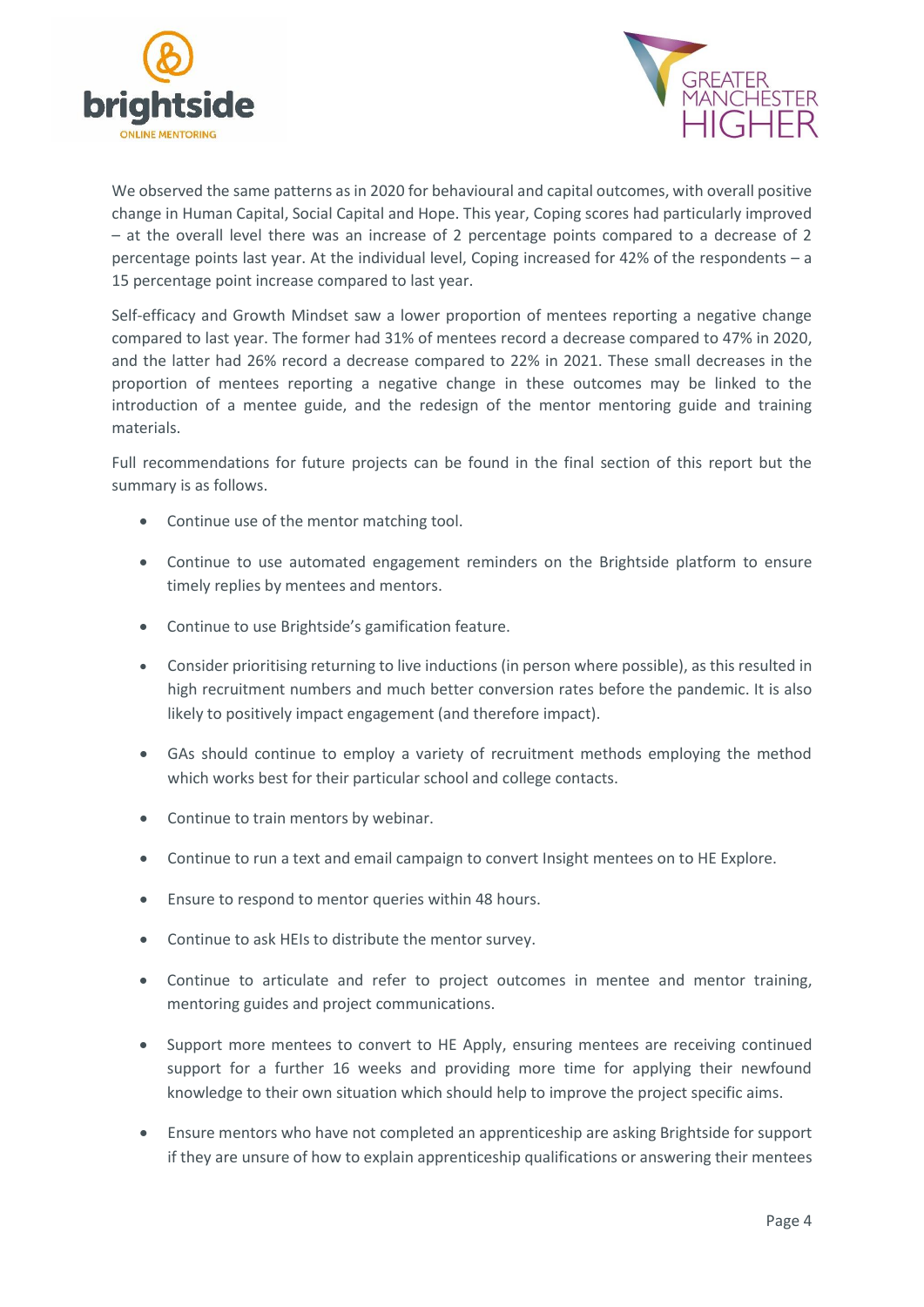



questions, to ensure mentees are receiving accurate information and sign posting from their mentors on a range of post-18 routes.

## <span id="page-4-0"></span>**2. Introduction**

This report examines the engagement, quality and impact of the HE Explore online mentoring programme, delivered by Brightside in partnership with the Greater Manchester Higher team. The project took place between May and July 2021 and was the fourth cohort of this project model run in the region through this partnership. Working with 21 schools and colleges across Greater Manchester, 107 students from Year 12 (including 57 from Uni Connect or POLAR4 Q1 or Q2 target postcodes) were matched online to a trained higher education mentor.

This report draws together data and feedback to evaluate three key areas:

- 1. Mentees' engagement with the online mentoring
- 2. The impact on behavioural and capital outcomes, and project-specific outcomes
- 3. The quality of the mentoring relationships reported by mentors and mentees

#### **Background**

GM Higher and Brightside have been working together since 2016. Online mentoring for Year 12 learners is one of GM Higher's core activities, offered to students across all five hubs. In 2021, three projects were delivered: Insight Mentoring, HE Explore and HE Apply. HE Explore aims to give Year 12 students an insight into studying at HE level, exploring post-18 options and introducing students to the application process.

This 2021 HE Explore programme ran for eight weeks between May and July, and followed the same structure as in previous years:

- Year 12 students from sixth forms and colleges in Greater Manchester were matched with a student mentor currently in higher education.
- Mentors were recruited from nine higher education institutions (HEIs) in the Greater Manchester area, and from one University of Cambridge college.
- Over the course of the project, mentees communicated with their mentor via the Brightside mentoring platform. They were supported and encouraged to cover topics related to post-18 options, including university and degree apprenticeships, application processes, and how to make decisions about higher education.
- Brightside delivered a communications plan, involving tailored emails and texts to mentors and mentees to keep them on track, offer support and sent reminders to those who were not messaging regularly.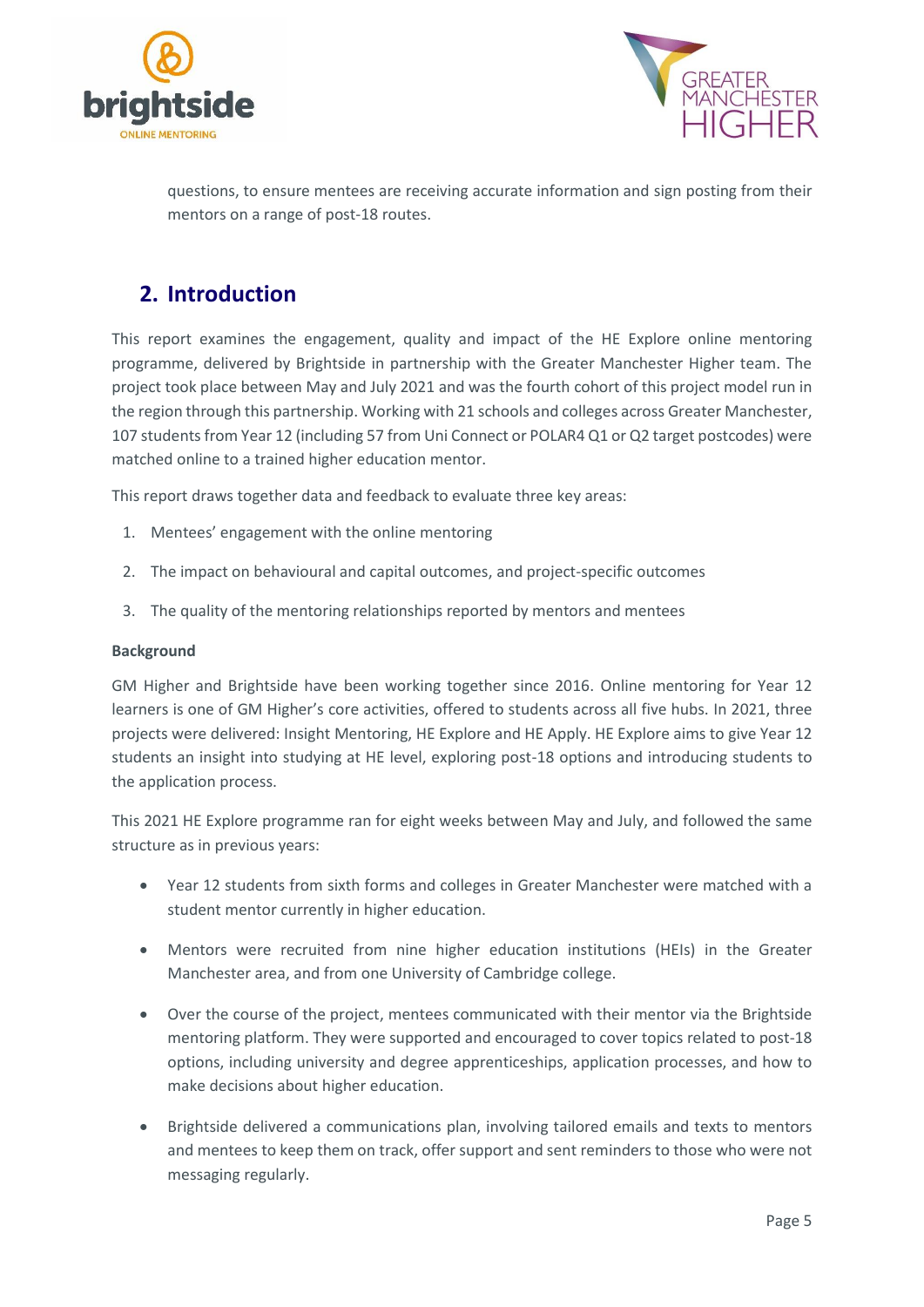



The project also continued elements introduced in previous cohorts which have been correlated with higher engagement; there was a 'soft launch' period of two weeks ahead of the official launch, during which time mentees created their Brightside accounts and were able to choose their own mentor using Brightside's matching tool and start messaging straight away.

For the 2021 cohort, Brightside redesigned the mentor mentoring guide. Each of the 8 project weeks covered a specific topic linked to a project outcome, containing discussion topics ideas and higher education specific resources. For example, discussions on exploring university and apprenticeship routes in weeks 2 and 3 linked to developing human capital. Week 6 focused on student finance and budgeting research and linked to developing coping skills. Further resources were included covering the UK higher education system, pandemic support and developing confidence. Brightside also introduced mentoring guides for mentees. The mentee guide simplified the content covered in the mentor guide to make it accessible to a Year 12 audience.

The table below shows the number of mentees that took part in 2021, broken down by school/ college:

| <b>School/ College</b>                | <b>Mentees</b>           |
|---------------------------------------|--------------------------|
| <b>Aquinas College</b>                | 9                        |
| Ashton Sixth Form College             | $\mathbf{1}$             |
| Canon Slade C of E School             | 1                        |
| Cheadle and Marple Sixth Form College | $\overline{\mathcal{L}}$ |
| <b>Connell Sixth Form College</b>     | 6                        |
| <b>Holy Cross College</b>             | 10                       |
| Loreto College                        | 10                       |
| Oldham Sixth Form College             | 1                        |
| Salford City College - Eccles         | $\overline{2}$           |
| Salford City College - FutureSkills   | 2                        |
| Salford City College - Pendleton      | 14                       |
| St John Rigby RC Sixth Form College   | 10                       |
| St Mary's Catholic High School        | $\mathbf{1}$             |
| The Trafford College Group Trafford   | 6                        |
| <b>TMC Harperhey</b>                  | 1                        |
| <b>TMC Nicholls</b>                   | $\overline{2}$           |
| <b>TMC Northenden</b>                 | $\overline{2}$           |
| <b>TMC Northenden Openshaw</b>        | 4                        |
| <b>TMC Shena Simon</b>                | 3                        |
| <b>Winstanley College</b>             | 5                        |
| Xaverian College                      | 15                       |
| <b>Total</b>                          | 107                      |

#### **Evaluation methods**

The evaluation framework is made up of entry and exit surveys. The surveys have been developed to assess the quality of mentoring relationships within a project, as well as the impact that mentoring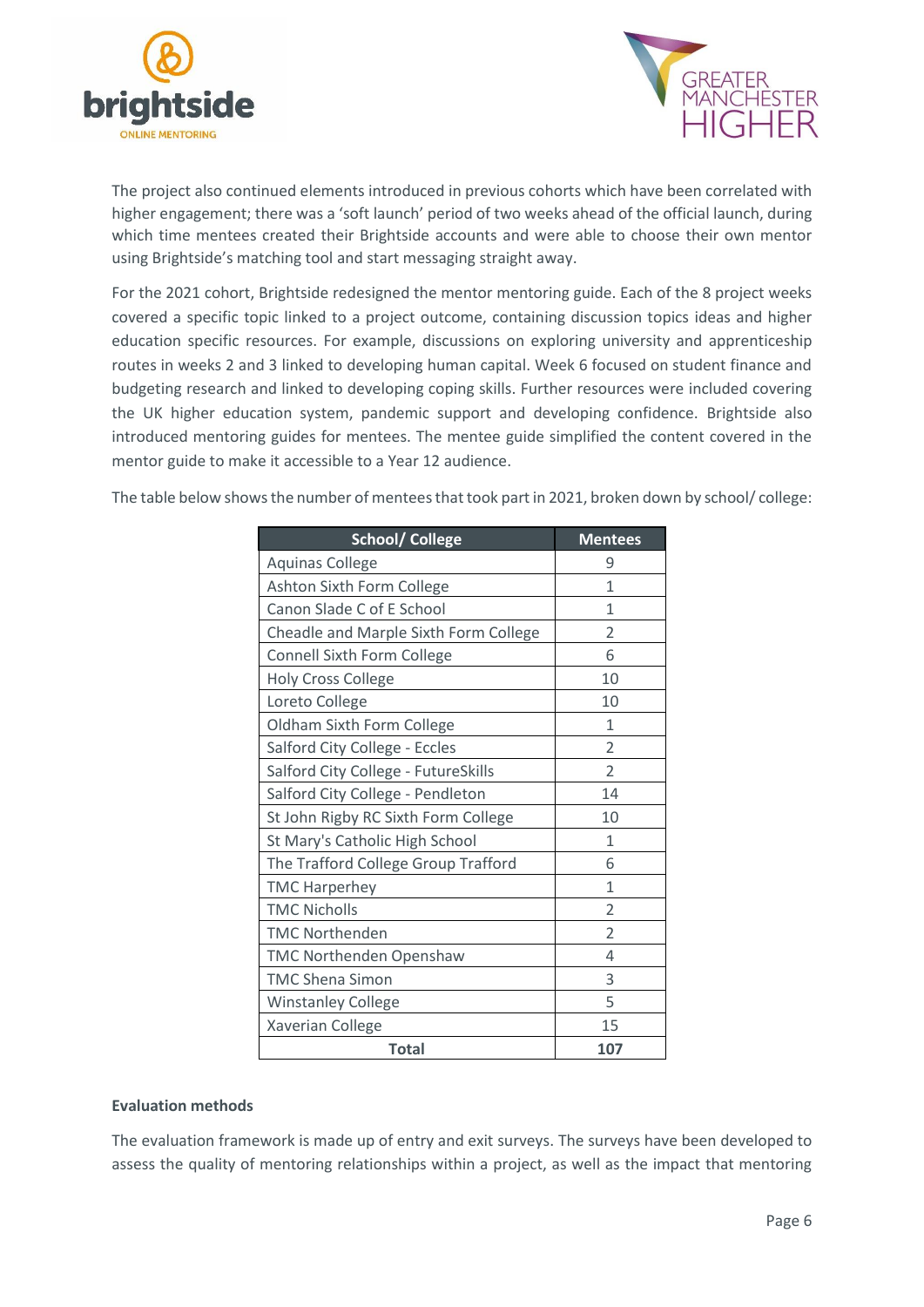



may have had on behavioural and capital outcomes for students. The mentee entry and exit surveys therefore included a number of scales used to measure distance travelled against key outcomes that Brightside aims to achieve through online mentoring, helping young people make confident and informed decisions: Hope, Coping, Growth Mindset, Self-efficacy, Social Capital and Human Capital. A series of project specific questions were also asked to assess mentees' understanding of university and apprenticeship study, student life, student finance and application processes. All surveys contained a combination of open text questions to provide qualitative data, and closed questions to collect quantitative data.

The entry survey is compulsory for all mentees to complete at the start of the project before they can send their first message, which explains the 100% response rate. The exit survey relies on mentees and mentors completing it at the end of a project, therefore responses to the exit surveys vary.

The response rates for the surveys analysed in this report are as follows:

- 1. Mentee baseline survey: 107 responses / 100% response rate
- 2. Mentee exit survey: 69 responses / 65% response rate
- 3. Mentor exit survey: 30 responses / 51% response rate

This year's mentee response rate was slightly lower than last year (65% in 2021 compared to 71% in 2020). Positively, the mentor response rate has increased by 25 percentage points since last year. This suggests that HEIs sending out the mentor survey had a positive impact. Future projects should continue to ask HEIs to distribute the mentor survey.

#### **Impact analysis**

When survey responses are collected via the online platform, a unique identifier is attached to each response. For the impact section of this evaluation, we have compared the results of the mentees who completed the exit survey to their individual responses in the entry survey to ensure an accurate analysis of distance travelled. It should be noted throughout the impact analysis in this report that 69 matched responses have been analysed, representing 65% of the cohort.

## <span id="page-6-0"></span>**3. Project Delivery**

### <span id="page-6-1"></span>**3.1 Recruitment and induction**

#### **Mentees**

Between March and May, students were recruited to sign up to HE Explore by GM Higher's Graduate Advisors (GAs) based at partner institutions, supported by their Hub Managers and the Central Team. During March and April, students who had participated in the Insight mentoring project earlier in the year were recruited directly by Brightside.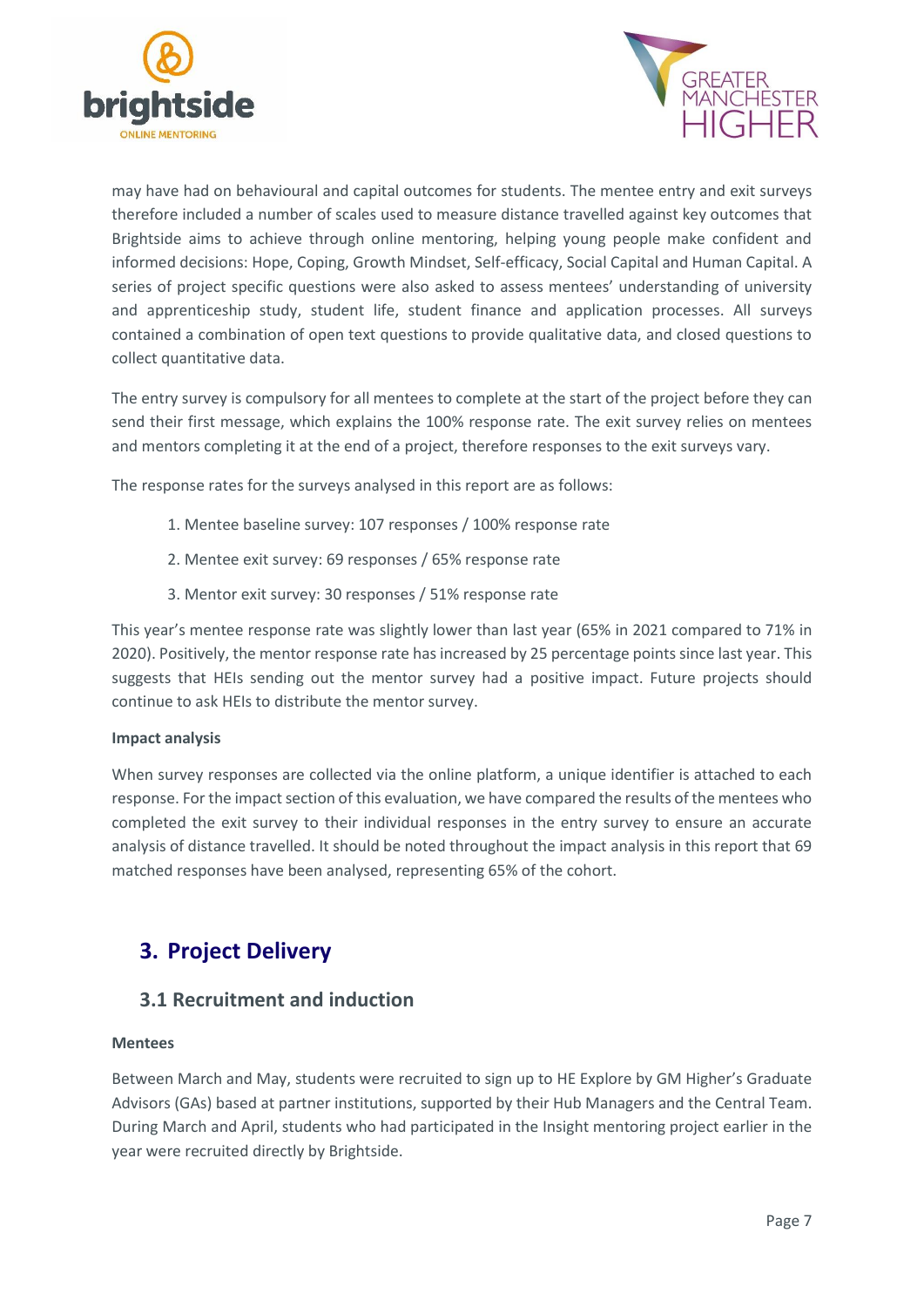



For the 2020 programme, the Covid-19 pandemic and accompanying school closures caused all recruitment methods to be moved online. In 2021, although schools were open to most students, the ongoing uncertainties and challenges in the external environment meant that face-to-face activities were still extremely limited and therefore recruitment for mentoring remained online only. GAs used email, text, teacher shout outs during online lessons or assemblies and social media. Brightside recruited target learners at the end of the Insight project via email and text.

Interested students completed an online expression of interest form, and Brightside sent them information on next steps, including a welcome video and instructions for creating their online account. In previous years, this information has been delivered through a live induction (face-to-face or via webinar). However, in 2021 we saw low attendance rates at webinars for the Insight project, and GAs did not have sufficient capacity to deliver these to the same extent as in previous years.

As in 2020, GM Higher's post 16 targeting criteria for 2021 aimed for 50% of learners to be from Uni Connect or POLAR4 Q1 or Q2 postcodes. Brightside continued to prioritise these learners by sending them the registration information before non-target students, and in 2021 53% of the cohort met the targeting criteria. 25% were from other target groups such as care leavers, learners with a disability or first generation in their family to consider higher education (58% of the UniConnect, POLAR4 Q1 and Q2 mentees also met a second target group). The proportion of learners from Uni Connect postcodes (29%) remained similar to 2020 (31%), 2019 (30%) and 2018 (29%).

#### **Mentors**

As with previous cohorts, mentors were recruited from nine of GM Higher's partner HEIs. Each institution followed their own recruitment process, with the majority recruiting mentors through their Student Ambassador programmes. Manchester Metropolitan University recruited nine volunteer degree apprentices(up from four in 2020). St John's College at the University of Cambridge continued to provide mentors for HE Explore, giving mentees the option to speak to a mentor studying at an Oxbridge university. Nine Cambridge mentors mentored on HE Explore, supporting 19 mentees.

All mentor training continued to run as online webinar sessions following success on HE Explore and HE Apply in 2020. The high engagement of mentors and quality of conversations seen across the project suggest that webinar training for mentors is a viable alternative option for future projects instead of the usual face-to-face mentor training.

| <b>HEI</b>                                    | <b>Number of mentors</b> |
|-----------------------------------------------|--------------------------|
| Manchester Metropolitan University            | 22                       |
| (including nine degree apprentice volunteers) |                          |
| Salford City College                          |                          |
| <b>Stockport College</b>                      |                          |
| The Manchester College                        |                          |
| University Campus Oldham                      |                          |
| University of Cambridge St John's College     |                          |

The table below shows the breakdown of the number of mentors per HEI: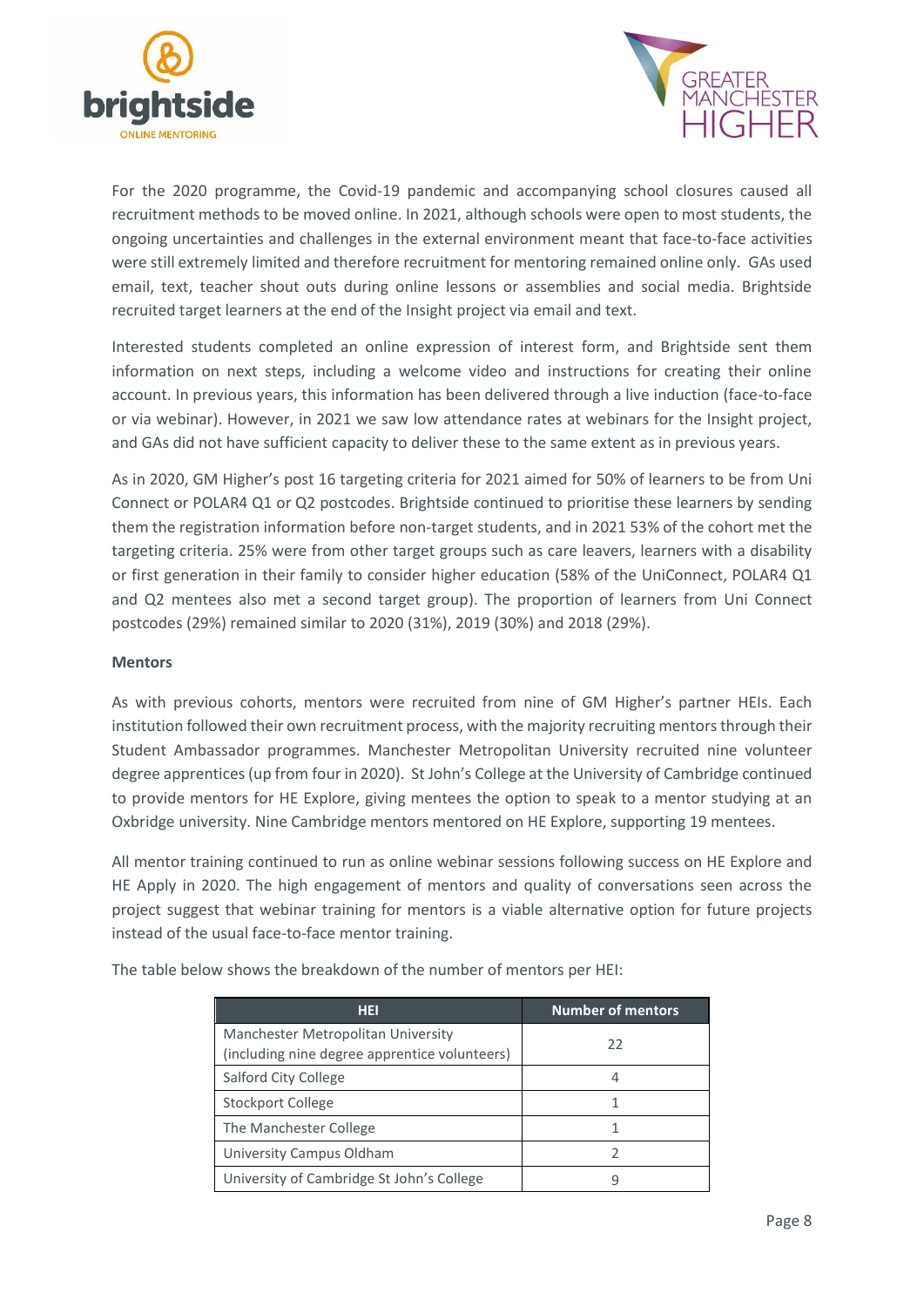



| University of Bolton     |    |
|--------------------------|----|
| University of Salford    |    |
| University of Manchester |    |
| Wigan and Leigh College  |    |
| Total                    | 59 |

## <span id="page-8-0"></span>**3.2 Mentee conversion**

This year's recruitment target of 150 matched mentees was not met, with 107 mentees being matched. 214 students completed the initial expression of interest form, meaning that the overall conversion rate (expression of interest form to match) was the same as last year at 50%. The table below shows the conversion rate compared to previous programmes:

| Number of students who<br>completed initial expression<br>of interest |     | Number of students<br>matched | Conversion rate |  |
|-----------------------------------------------------------------------|-----|-------------------------------|-----------------|--|
| HE Explore 2021                                                       | 214 | 107                           | 50%             |  |
| HE Explore 2020                                                       | 323 | 160                           | 50%             |  |
| HE Explore 2019                                                       | 227 | 161                           | 71%             |  |

Initially it is surprising that the conversion rate was the same as last year, as for the 2021 programme the majority of learners were back in school and college. However, it does show how the ongoing impacts of the pandemic continue to affect mentee recruitment and matching. During the summer term, schools and colleges were focusing on examinations and academic catch up and many students were attending online lessons at home due to self-isolating. It is likely that for some sign ups, HE Explore was one too many things to participate in at the time or they were not encouraged to fully participate by their teachers as much as they might have been before the pandemic. As the effects of the pandemic on school capacity and priorities will be long-lasting, future projects should prioritise relationship building with staff in schools and colleges so that they are bought into the programme and can encourage learners to convert. We should also consider returning to live induction sessions for the majority of sign-ups (including in-person where possible as part of the school or college timetable) as this resulted in much higher conversion rates before the pandemic.

Of the 107 mentees participating in HE Explore this year, 77 mentees had already taken part in the Insight Mentoring project which ended in March 2021. HE Explore was offered to all target mentees who sent three or more messages on the Insight project through email and text communications sent at the end of the Insight project. 77 mentees converting from Insight to HE Explore represents 55% of the 141 target mentees who engaged in the Insight project. Importantly, this is an increase of 47 percentage points compared to last year's projects when the same offer was sent to Insight mentees (30 of the 380 target mentees from Insight took part in HE Explore in 2020).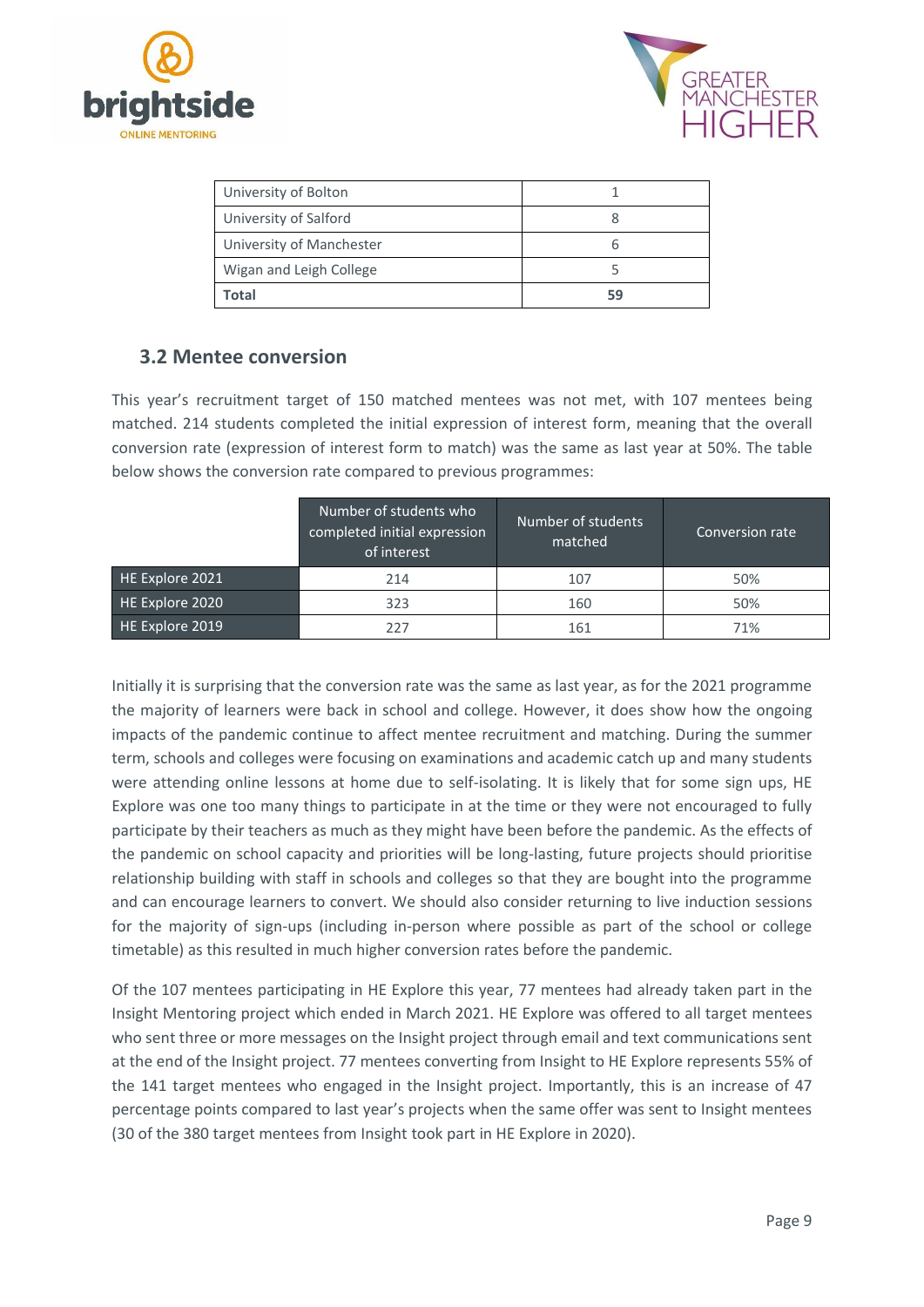



Insight mentees converted on to HE Explore at a higher rate than non-Insight mentees; 55% of Insight mentees converted on to HE Explore compared to 41% of the new expressions of interest. Future projects should continue to offer all target mentees who sent three or more messages on the Insight project the opportunity to take part in HE Explore through email and text communications sent at the end of the Insight project as this is an effective method to recruit engaged mentees onto the HE Explore programme.

As mentioned in the introduction, we gathered demographic information about mentees to support targeting of the programme. This is shown in the table below, and it should be noted that some mentees met more than one of the target criteria, so the totals add up to more than the 107 total number of matched mentees.

|                                  | <b>Number of students</b><br>who completed<br>initial expression of<br>interest | Number of<br>students matched | Conversion rate |
|----------------------------------|---------------------------------------------------------------------------------|-------------------------------|-----------------|
| Uni Connect postcode             | 60                                                                              | 31                            | 52%             |
| POLAR4 Q1 or Q2 postcode         | 81                                                                              | 42                            | 52%             |
| In care                          | 3                                                                               | $\mathbf{1}$                  | 33%             |
| Learners with a disability       | 18                                                                              | 9                             | 50%             |
| Young carer                      | 7                                                                               | $\overline{\phantom{a}}$      | 29%             |
| First generation HE              | 94                                                                              | 50                            | 53%             |
| Asylum seeker/refugee status     | 4                                                                               | 3                             | 75%             |
| Military family/service children | 1                                                                               | $\mathbf{1}$                  | 100%            |
| Non-target criteria              | 53                                                                              | 23                            | 43%             |

Young carers and looked after children had lower conversion rates compared to last year where 83% of these target groups converted to match. The sample size continues to be too small to draw overarching conclusions about mentees from these groups but it may be that the external landscape of the pandemic affects learners in these groups more than others. Mentees who were first generation learners, from a Uni Connect postcode or from POLAR4 Q1 and Q2 postcodes had slightly higher conversion rates than the project average. The data is consistent with previous years in that it suggests that HE Explore is appropriately targeted and a range of target learners can see the benefits of taking part.

### <span id="page-9-0"></span>**3.3 Mentee engagement**

The table below shows the overall figures for how far mentees engaged with their mentors over the course of the project, compared to the last two years of the HE Explore programme: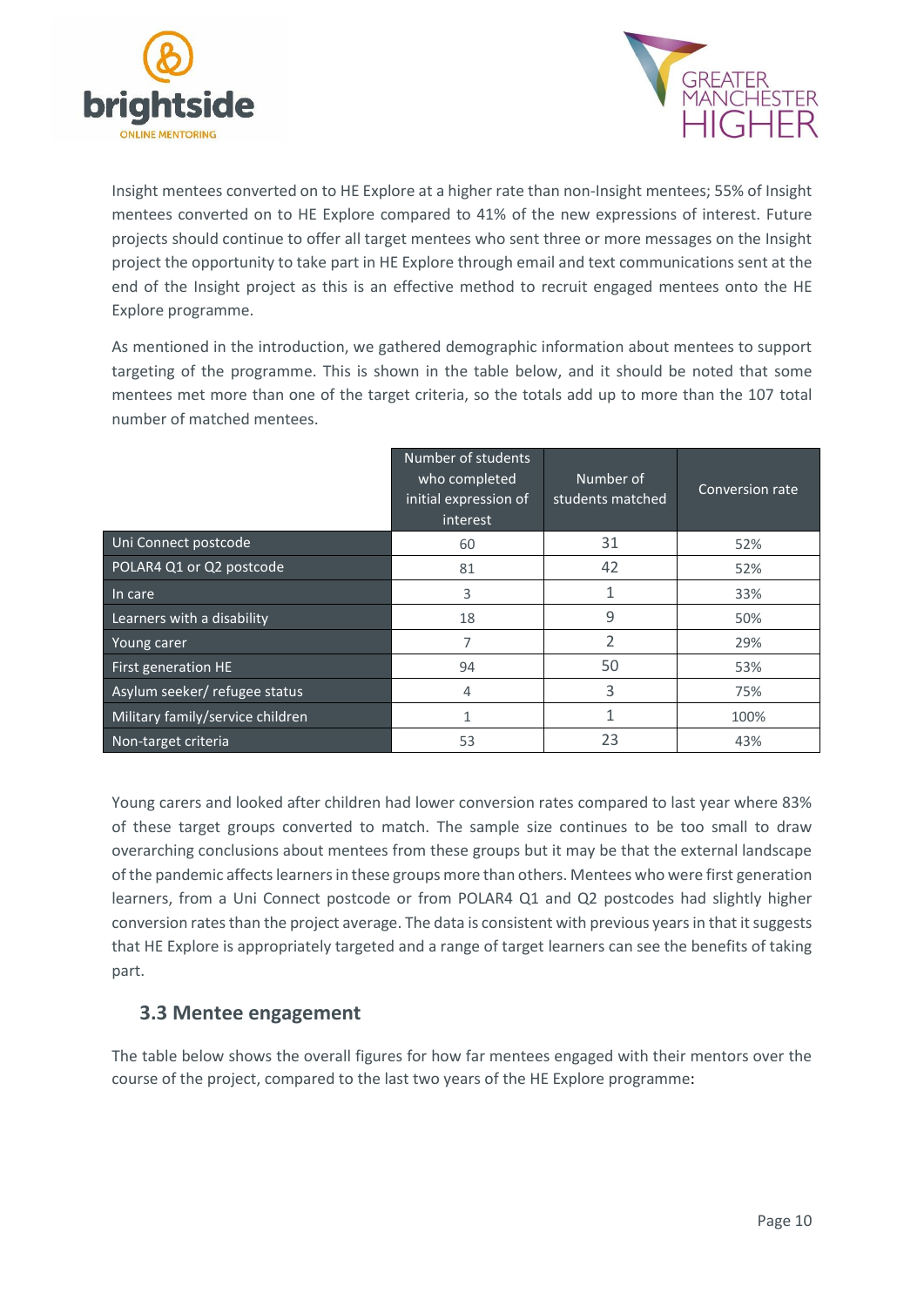



|                 | <b>Number</b><br>0f<br>matched<br>mentees | Total<br>number<br>of<br>messages<br>sent | $%$ of<br>mentees<br>who sent<br>$1+$<br>messages | $%$ of<br>mentees<br>who sent<br>$3+$<br>messages | $%$ of<br>mentees<br>who sent<br>$6+$<br>messages | $%$ of<br>mentees<br>who sent<br>$10+$<br>messages | Average<br>number of<br>messages<br>sent by<br>mentees |
|-----------------|-------------------------------------------|-------------------------------------------|---------------------------------------------------|---------------------------------------------------|---------------------------------------------------|----------------------------------------------------|--------------------------------------------------------|
| HE Explore 2021 | 107                                       | 1494                                      | 96%                                               | 89%                                               | 79%                                               | 58%                                                | 14.0                                                   |
| HE Explore 2020 | 162                                       | 4284                                      | 100%                                              | 97%                                               | 90%                                               | 82%                                                | 26.4                                                   |
| HE Explore 2019 | 161                                       | 912                                       | 74%                                               | 59%                                               | 44%                                               | 22%                                                | 5.7                                                    |

In 2021 we continued to see good engagement, with 96% of mentees sending at least 1 message and 89% meeting Brightside's base metric for an engaged interaction of 3+ messages. Although still a positive picture – and notably better than 2019 – we should note the lower engagement figures when compared with the 2020 programme. The proportion sending 10 or more messages to their mentor this year is 24 percentage points lower than the 2020 cohort, and last year's mentees sent almost double the average number of messages.

As suggested in last year's evaluation, the mentees on HE Explore in 2020 may have had more time to focus on HE Explore than mentees in 2021 and in previous years, due to home schooling and the cancellation of summer schools and work experience weeks. The onset of the Covid-19 pandemic may have meant 2020 mentees turned to their mentor with more questions that they may have previously had answered at university open days or summer schools. This year, some university open days occurred in person and mentees were back in school so multiple sources of support were available. This year's mentees may have also been prioritising school catch up learning resulting in their slightly lower engagement levels with mentoring.

The evaluation report for the 2020 programme indicated that the introduction of the mentor matching tool and roll-out of the Brightside mentoring app is likely to have contributed to the significant improvement in engagement between 2019 and 2020. We continued to use these features in 2021 which is likely to have played a key part in maintaining a high level of engagement, even if lower than 2020. Reintroducing mentee live inductions especially when face to face activity is allowed at school and colleges should help increase engagement on future HE Explore projects.

#### **Insight Mentoring and HE Explore**

As in previous years, mentees participating in in both Insight and HE Explore had higher engagement levels compared to the mentees who participated only in HE Explore. The average number of messages sent by Insight mentees on HE Explore was 2.4 more than their HE Explore-only counterparts, and 62% sent 10 or more messages (a difference of fifteen percentage points when compared to the HE Explore-only mentees). This suggests that participating in the HE Explore project after taking part in a six-week Insight project will positively impact engagement levels and is further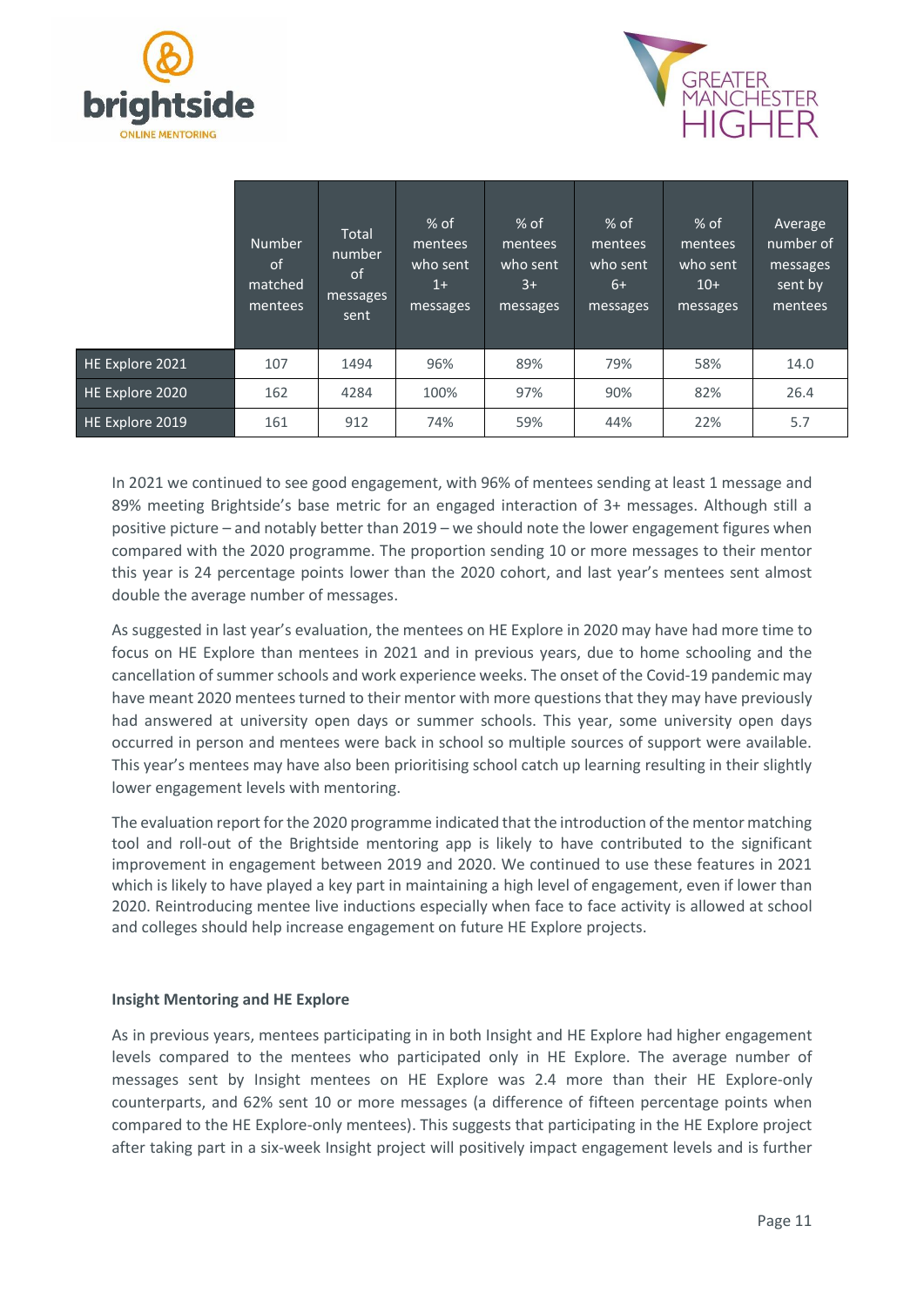



evidence of the importance of continuing to encourage Insight mentees to take part in both programmes.

## <span id="page-11-0"></span>**4. Impact**

## <span id="page-11-1"></span>**4.1 Impact on project-specific outcomes**

The mentee surveys contained questions to assess distance travelled against the project-specific aims of supporting mentees to explore their post-18 options. Mentees were asked how strongly they agreed with a set of statements at the start and end of the project, and the table below shows the results at the overall level (in percentage points):

| Understanding of university study                                              | $+11$ pp |
|--------------------------------------------------------------------------------|----------|
| Understanding of apprenticeships                                               | $+5$ pp  |
| Understanding of student life                                                  | $+11$ pp |
| Confidence about getting into preferred higher education option                | +4pp     |
| Understanding of student finance and financial support                         | $+17$ pp |
| Understanding of the application process for preferred higher education option | $+17$ pp |

There was significant overall change for all project-specific outcomes which is very positive. The same pattern of overall group change was seen in the 2020 results, with the highest positive change occurring in mentees' understanding of student finance and application processes.

The graph below shows the individual mentee experience; the proportion of the cohort who recorded positive, negative and no change for these outcomes: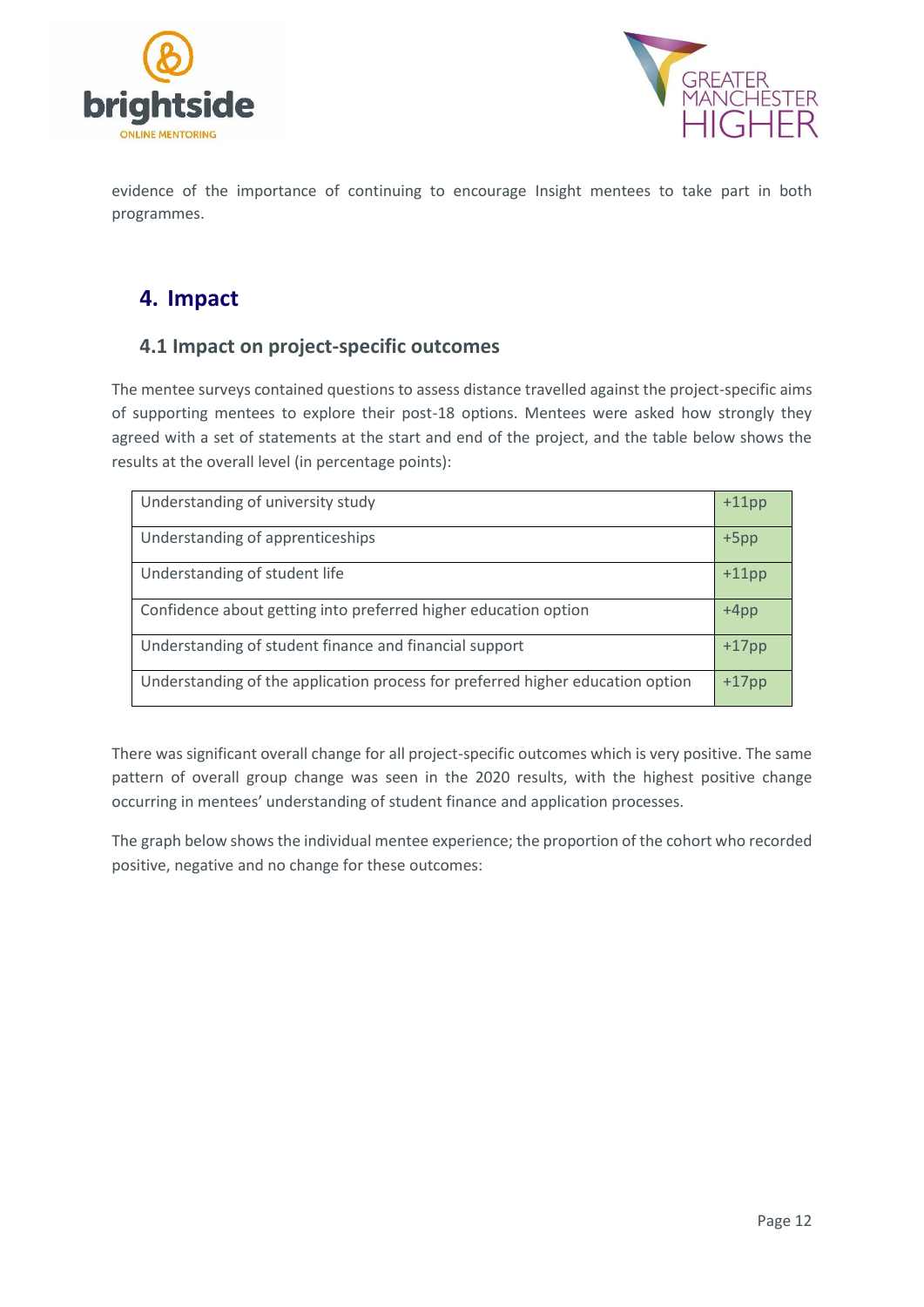





The results around mentees' understanding of post-18 options are very positive and echo the findings from the overall data in the table above. Over 50% of respondents recorded positive change for understanding of student finance and application processes, and over 40% positive change in their understanding of university study and student life.

We should note that the overall change data and the individual progress on these outcomes is slightly lower than the 2020 programme, although still very positive. When compared to the results from HE Explore 2020, the overall change for most of the project-specific outcomes is slightly lower (between 1 and 13pp lower). The proportion of mentees experiencing negative change remained similar and the proportion of mentees experiencing no change was higher for some outcomes on HE Explore 2021. 61% of the mentee responses analysed here came from mentees who had participated in Insight prior to HE Explore. Mentees who had already received six weeks of mentoring support are likely to have started from a higher baseline point as they began HE Explore. They may have experienced increase in outcomes that is not captured through the data reported. This year's project saw slightly lower engagement than last year's, it is likely that this lower engagement has impacted the above core project outcomes as the better the engagement of mentees the more likely these outcomes are to increase.

The qualitative feedback collected in the mentee exit survey supports the view that these outcomes have been well addressed for high numbers of mentees through online mentoring:

#### **Understanding of university study**

"[I learnt about] *What is university life like e.g., in some semesters you are required to do exams for some courses work. What type of courses are available e.g., university, apprenticeships and etc*." (Mentee, Bolton Bury and Rochdale hub, POLAR Q1 or Q2 postcode, Insight mentee)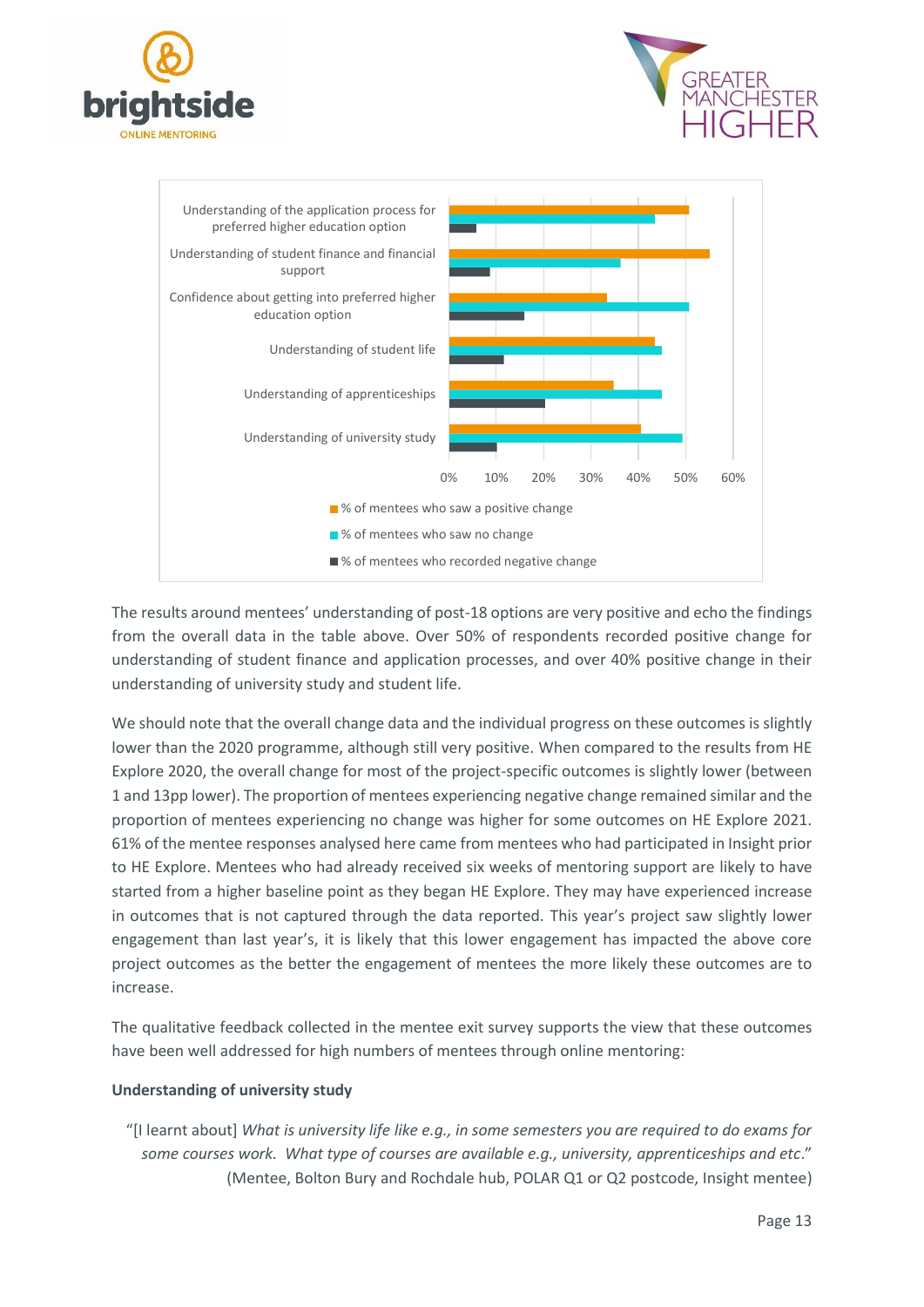



"*I asked about her route into medicine which was through a different degree, this was my first time hearing about this kind of way into medicine so it was really interesting and new. I also asked about her experiences and accomplishments during her four years in medical school as well as advice for UCAT prep*." (Mentee, Manchester hub, Insight mentee, First generation in their family to consider higher education)

"*Amazing and useful. It helps students like me to get better understanding of what to expect from university and how to cope with it*." (Mentee, Manchester hub, POLAR Q1 or Q2 postcode, Uni Connect postcode, In Care, First generation in their family to consider higher education)

*"We discussed University life in general and how to deal with difficulties at uni. We discussed the different pathways that are available to me and what how to pick the university that suits me most. My mentor also gave me tips on work experience, personal statements and finances.*" (Mentee, Manchester hub, POLAR Q1 or Q2 postcode, Insight mentee)

#### **Understanding of student life**

"*Helpful for providing clear, real life experiences of university from actual students*." (Mentee, Wigan hub)

"*Helping you see all your options after college and help you understand student life*." (Mentee, Salford and Trafford hub, Insight mentee)

*"It was really helpful and reassuring to be able to talk about any questions or worries about University that you don't fully understand through college*." (Mentee, Salford and Trafford hub, POLAR Q1 or Q2 postcode, Insight mentee, First generation in their family to consider higher education)

"*Brightside has been a great experience and I'm glad I took part! I learnt a lot of new things and I understand more about university and student life*." (Mentee, Salford and Trafford hub, Insight mentee, First generation in their family to consider higher education)

#### **Understanding of student finance and financial support**

"*We discussed the financial support available to students, university life, the psychology curriculum and modules, and who you would be able to contact for support within a university setting*." (Mentee, Manchester hub, Uni Connect postcode, Insight mentee)

"*She also helped me to understand the financial support I can get in case I need and how the application process on general looks like*." (Mentee, Salford and Trafford hub, Insight mentee, First generation in their family to consider higher education)

#### **Understanding of application processes:**

"*I've really enjoyed learning about how my mentor got into university and hearing advice on writing personal statements*." (Mentee, Salford and Trafford hub, Insight mentee, Learner with a disability)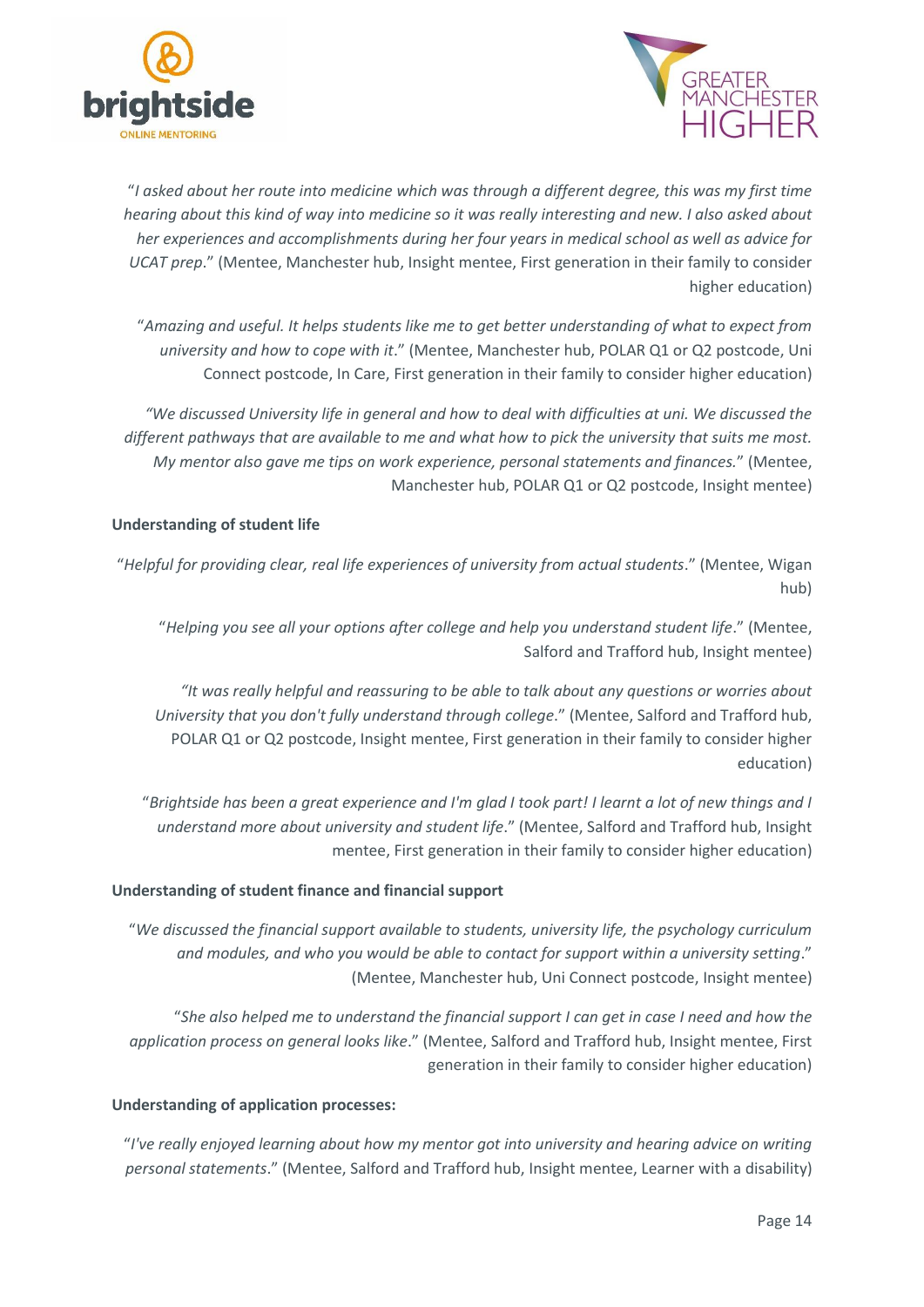



"*An amazing opportunity to learn more about university life and the application process*." (Mentee, Salford and Trafford hub, Insight mentee, First generation in their family to consider higher education)

Recommendations from these project-specific results are outlined below in section 4.4.

## <span id="page-14-0"></span>**4.2 Impact on decision-making**

#### **Decision-making**

Brightside's mission is to support young people to make confident and informed decisions about their future. The impact framework measures how confident mentees feel about their pathways after finishing compulsory education. The graph below shows the post-18 routes mentees ranked as 'most likely' at the start and end of the project:



There was minimal shift in the group overall, with mentees going to University or Higher Education remaining the most common response. Five mentees changed their most likely pathway from going to university to starting an apprenticeship or work immediately and two mentees changed from starting an apprenticeship to going to university. Students opted in to this project, therefore it is not surprising that mentees taking part in online mentoring already had an interest in higher education before the project began.

As well as asking mentees about their most likely route, we also asked them how confident they felt that this decision was right for them.

**The overall change in confidence at group level was an increase of 1 percentage point.**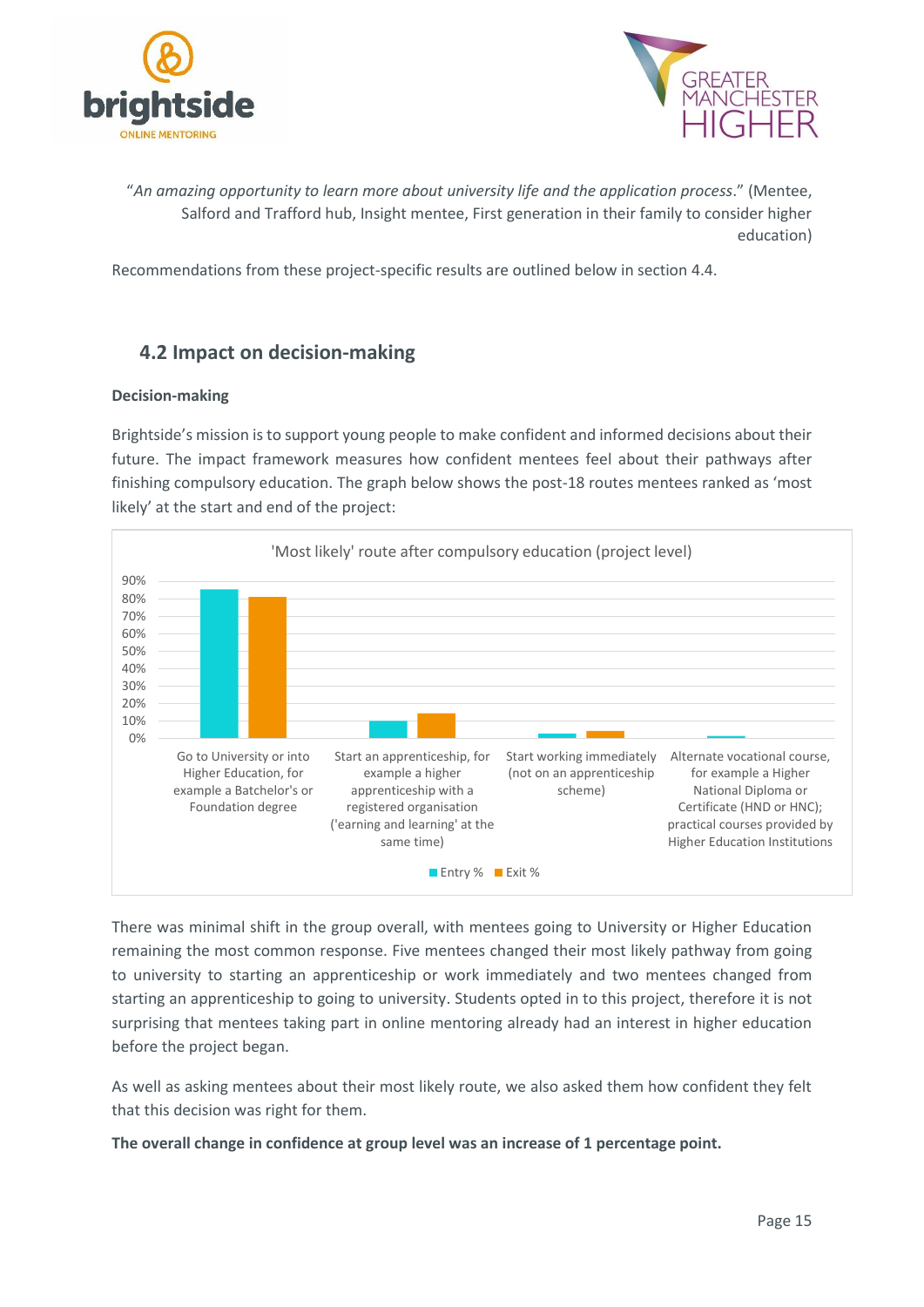



This is a 10 percentage point decrease compared to last year where the overall change in confidence at group level was an increase of 11 percentage points.

The graph below shows the proportion of mentees who recorded a change in confidence around their decision:



At the individual level, 17% of respondents felt more confident in their decision at the end than at the beginning. 67% showed no change in confidence that the decision was right for them, but 29% said 'extremely confident' at the start and the end, meaning that they may have gained confidence which was not recorded. Compared to last year, the proportion of mentees reporting a negative change increased by 11 percentage points.

Although the majority of mentees did not change their most likely post-18 option (87%), and many were already confident in their decision, the majority (82%) still stated that their decision was influenced by the mentoring project. The proportion of mentees stating that mentoring influenced their decision remained similar to last year where 81% said Brightside contributed to their decision, at least in part.



The below quotes highlight how mentee's confidence in their decision-making increased during the project:

> "*A very insightful program which provides clarity regarding further education*." (Mentee, Manchester hub)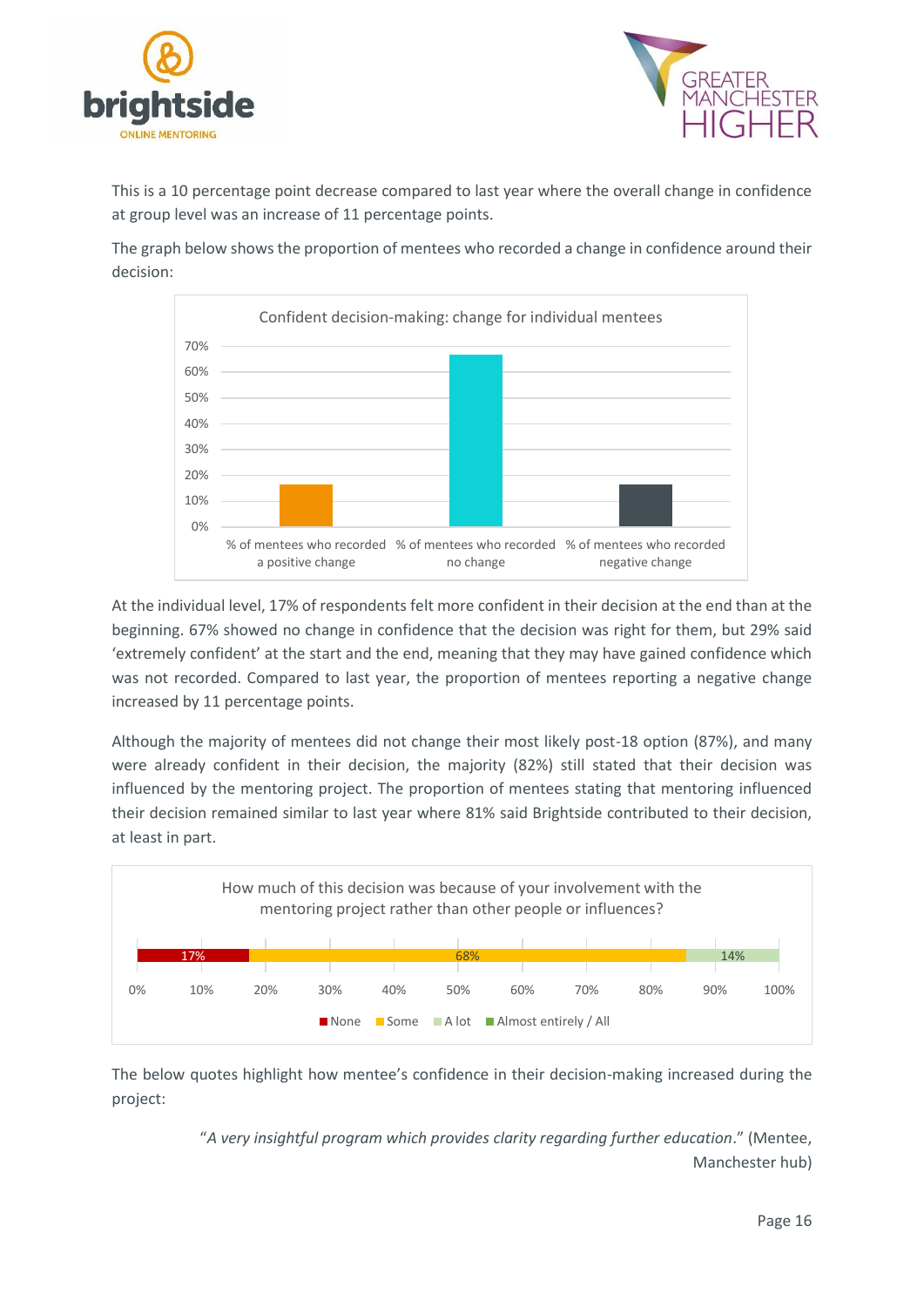



*"Very helpful and helped me think of my future."* (Mentee, Salford and Trafford hub, POLAR Q1 or Q2 postcode, Uni Connect postcode, Insight mentee, First generation in their family to consider higher education)

"*Really helpful in preparing you for further higher education*." (Mentee, Bolton Bury and Rochdale hub, POLAR Q1 or Q2 postcode, Insight mentee)

"*Helpful because it made me more prepared for higher education*." (Mentee, Bolton Bury and Rochdale hub, Insight mentee, First generation in their family to consider higher education)

## <span id="page-16-0"></span>**4.3 Impact on behavioural and capital outcomes**

The table below shows the overall change, at the project level, for capital and behavioural outcomes from Brightside's quality and impact framework.

| Social capital        | 4%    |
|-----------------------|-------|
| Human capital         | 14%   |
| Hope                  | 6%    |
| Coping                | 2%    |
| Self-efficacy         | $-1%$ |
| <b>Growth mindset</b> | $-1%$ |

The same pattern of overall change was seen on HE Explore 2021 and 2020, with slight decreases in the overall levels of Self-efficacy and Growth Mindset and the highest positive overall change in Human Capital. This year, there was a positive overall change in Coping (+2 percentage points) compared to a decrease of 2 percentage points last year.

The graph below shows these outcomes again, this time with the proportion of individual mentees that recorded a change:

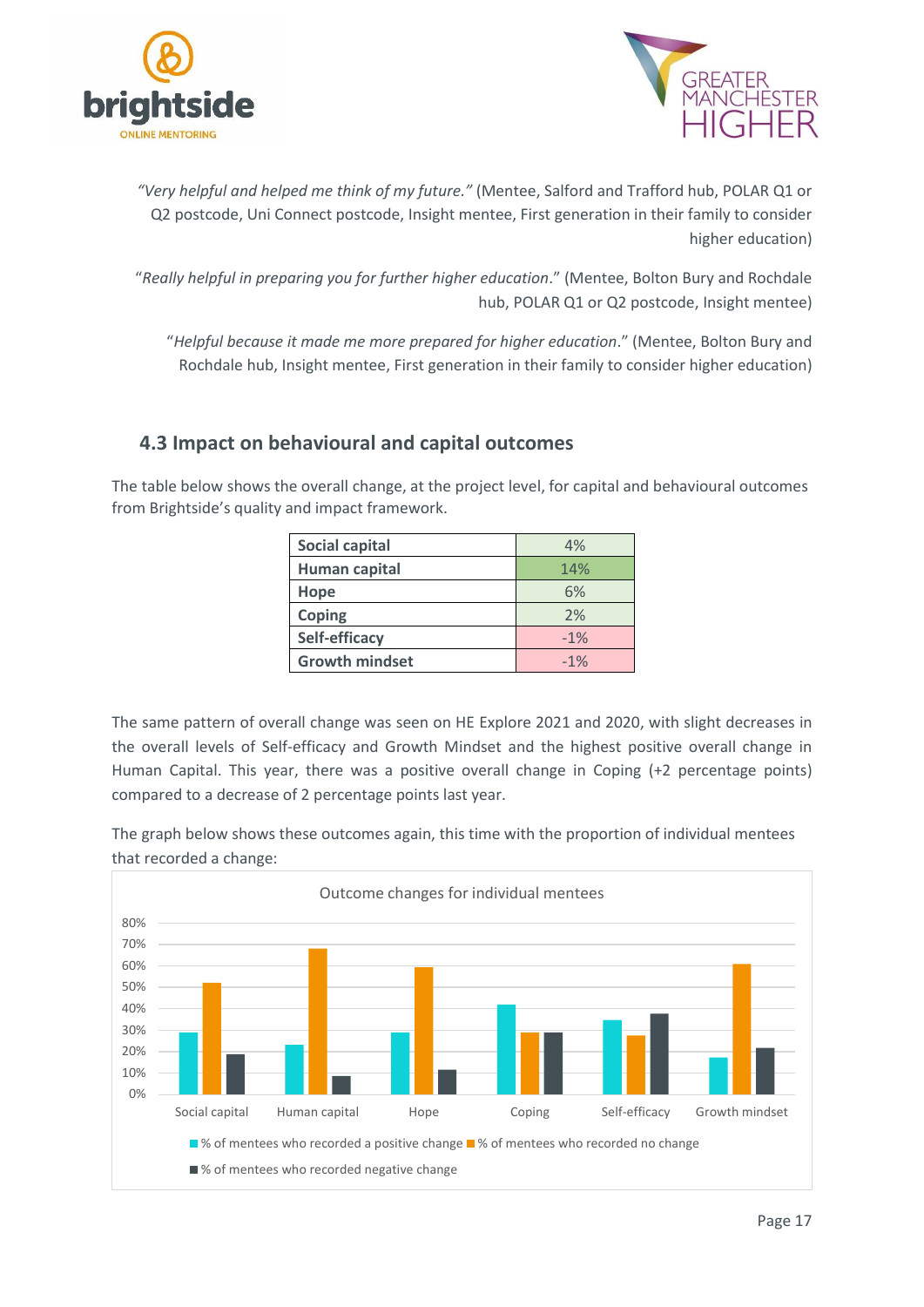



Looking at the two sets of data, we can make the following observations:

- Mentoring is correlated with some increase in Human Capital (which asks mentees if they knowing the qualifications/training they need to get the job they want). The data shows an increase at the overall level of 14 percentage points. This is driven by 23% of individual mentees recording an increase in this outcome, and less than 10% recording negative change. When we investigate further, we find that 54% of respondents gave the maximum response to this question at the start and the end, meaning that they may have gained Human Capital but this is not recorded. So, although 23% recorded an increase in Human Capital, the proportion is likely to be higher.
- There are positive results for Hope (feeling positive about the future) and Social Capital (knowing people to call on for support and advice). These outcomes increased by 4 and 6 percentage points respectively at the overall level, and for 29% of individual mentees.
- Even more mentees recorded an increase in Coping 42% of 2021 mentees recorded positive change in how easy they find it to deal with problems between the start and end of mentoring. The extent of change at the overall level was +2 percentage points, due to a notable proportion (29%) recording negative change.
- For Self-efficacy, the group level shows a decrease by 1 percentage point. 73% of the respondents recorded a change of some kind, with 38% recording negative change and 35% positive change.
- Growth Mindset shows a similar change overall (decrease of 1 percentage point) but had 61% record no change. The baseline scores indicate that some mentees started with a high level of Growth Mindset, with 35% giving the max response at the start and end. So although 17% of individual respondents recorded an actual increase, the proportion may be higher but missed in the data.

This is a complex set of outcomes to affect in young people, and mentees' feelings – particularly in relation to the behavioural outcomes – are affected by many factors external to the mentoring. There are some important changes to note when comparing this data to the 2020 report:

- Coping results show significant improvement; the proportion of mentees recording positive change increased by 25 percentage points compared to 2020 (from 27% to 42%).
- The proportion of individuals recording positive change for Human Capital is lower than last year (23% compared to 42% in 2020). Similarly, the proportion increasing in Social Capital was lower (29% compared to 59% last year). However, we should note that 61% of the mentee responses analysed for 2021 came from mentees who had participated in Insight prior to HE Explore. Mentees who had already received six weeks of mentoring support are likely to have started from a higher baseline point as they began HE Explore. They may have experienced increases in Human and Social Capital that is not captured through the data reported, and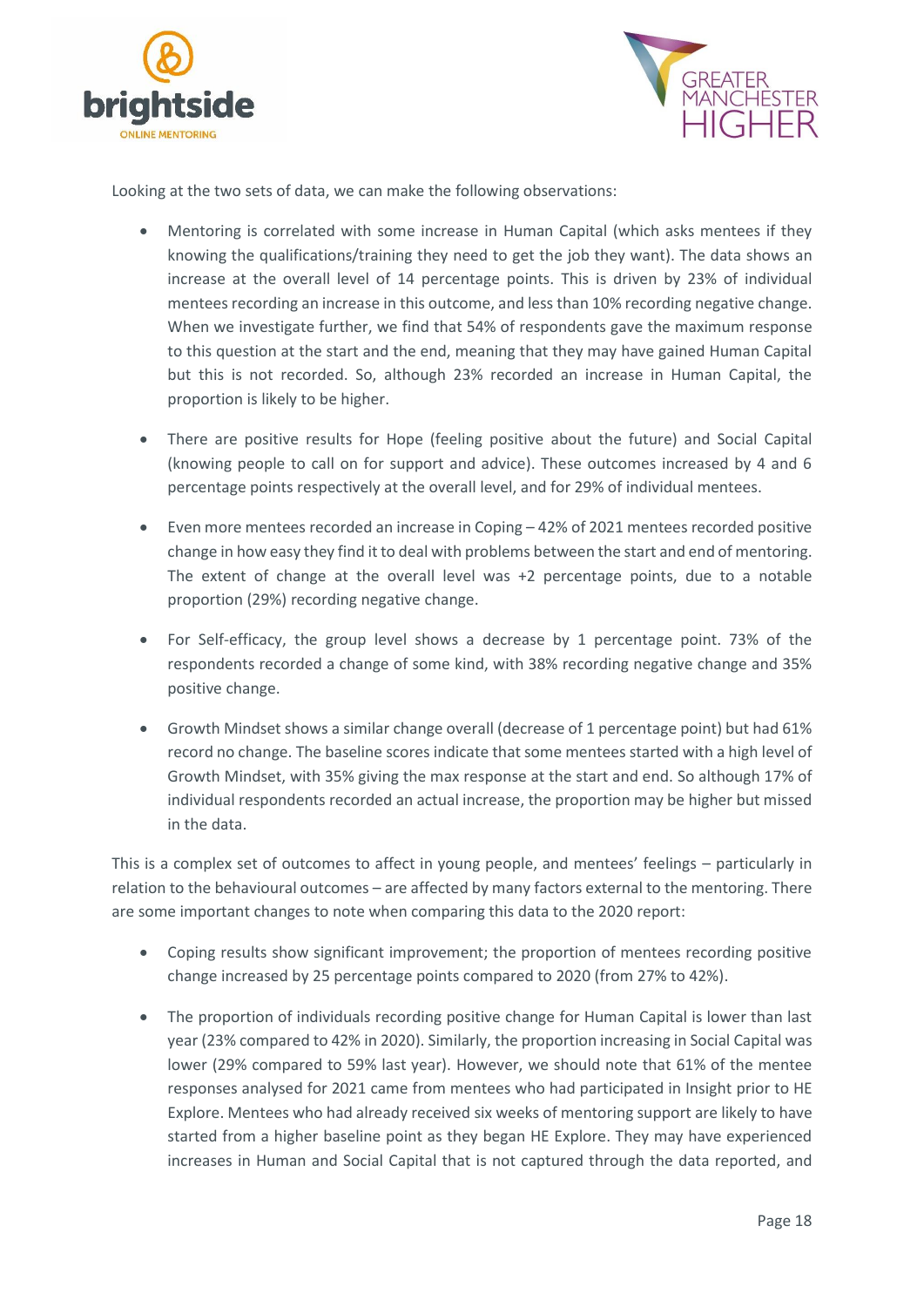



may have found it more useful to focus on project-specific and behavioural outcomes together.

• Patterns for Hope, Self-efficacy and Growth Mindset are similar across the 2020 and 2021 results, with a notable decrease in proportion of mentees recording negative change for Self-efficacy (from 47% in 2020 to 38% in 2021).

### <span id="page-18-0"></span>**4.4 Impact: summary and recommendations**

The impact analysis in this report shows some encouraging key findings around the impact outcomes:

- The project-specific outcomes around HE knowledge and understanding showed significant improvements for mentees between the start and end of the mentoring project. All outcomes measured recorded an increase at the overall level, and there was particular progress in mentees' understanding of financial support and higher education application processes; 55% and 51% respectively recorded an increase. 41% of mentees respondents recorded an increased understanding of university study and 43% of student life. These are key aims for the project so this is encouraging.
- Although most mentee respondents did not change their 'most likely' post-18 pathway, a large majority (82%) said that their mentor had influenced their decision-making, indicating that they helped consolidate decisions, build mentees' confidence and help those decisions be more informed. 17% of mentees recorded an increase in confidence that this decision was right for them, and the proportion may have been higher due to another 29% giving the maximum score at the start and end.
- Four of the six capital and behavioural outcomes (Human Capital, Social Capital, Hope and Coping) showed overall increases between the start and end of the project, and for each of these outcomes at least 23% of the cohort recorded a positive change at the individual level.
- Coping was particularly well-addressed; it increased for 42% of the respondents. (15 percentage points higher than last year's project).
- Self-efficacy and Growth Mindset still recorded notable proportions recording negative change (38% and 22% respectively), but the proportion of mentees reporting a negative change for Self-efficacy decreased by 9 percentage points compared to last year (47% of mentees in 2020) and for Growth Mindset by 4 percentage points (26% of mentees in 2020).

The same patterns of overall change can be seen on HE Explore 2021 and 2020. For the project-specific questions, the highest overall change occurred in mentees' understanding of student finance and application processes. The behavioural and capital outcomes saw slight decreases in the overall levels of Self-efficacy and Growth Mindset and the highest positive overall change in Human Capital. For the majority of outcomes, change at the overall and individual level this year was slightly lower than in 2020. There are two likely reasons for this. Firstly, 61% of the mentee responses analysed here came from mentees who had participated in Insight prior to HE Explore. Mentees who had already received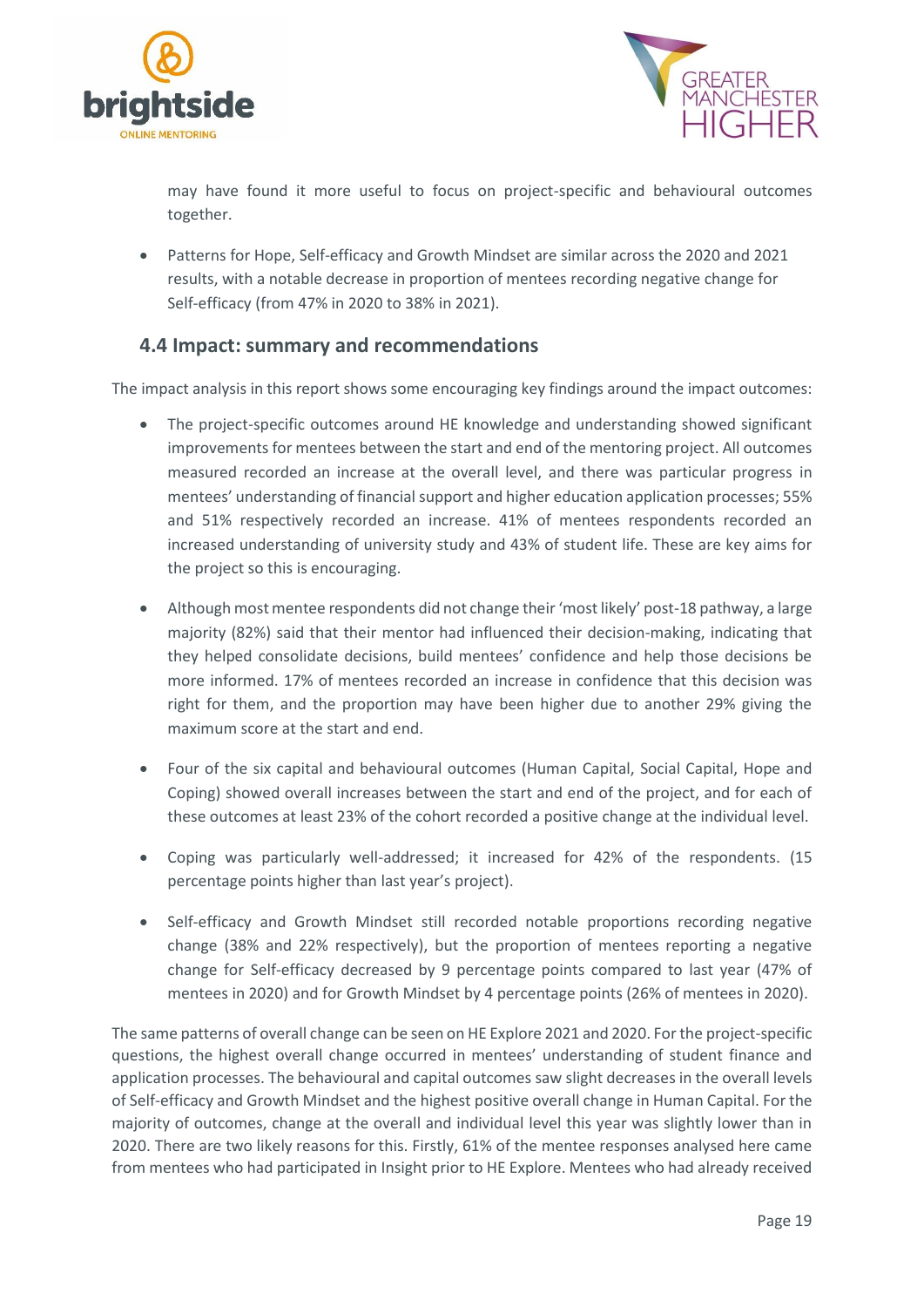



six weeks of mentoring support are likely to have started from a higher baseline point as they began HE Explore. They may have experienced increase in outcomes that is not captured through the data reported, especially those who gave the maximum response in the baseline survey. Secondly, this year's project saw slightly lower engagement than last year's. It is likely that this lower engagement has impacted the project outcomes as the better the engagement of mentees (the more messages they send), the more content they cover and the more in-depth discussions are, therefore it's more likely these outcomes will increase.

Recommendations (in addition to encouraging engagement through Insight conversions, platform functionality and live inductions):

- Continue to articulate and refer to project outcomes in mentee and mentor training, mentoring guides and project communications.
- Support more mentees to convert to HE Apply, ensuring mentees are receiving continued support for a further 16 weeks and providing more time for applying their newfound knowledge to their own situation.
- Ensure mentors who have not completed an apprenticeship are asking Brightside for support if they are unsure of how to explain apprenticeship qualifications or answering their mentees questions, to ensure mentees are receiving accurate information and signposting from their mentors on a range of post-18 routes.

## <span id="page-19-0"></span>**5. Quality of the mentoring experience**

### <span id="page-19-1"></span>**5.1 Mentees**

Mentee feedback on the quality of the programme is consistent with the 2020 HE Explore project.

The graph below shows how mentees responded to questions around the quality of the mentoring relationship: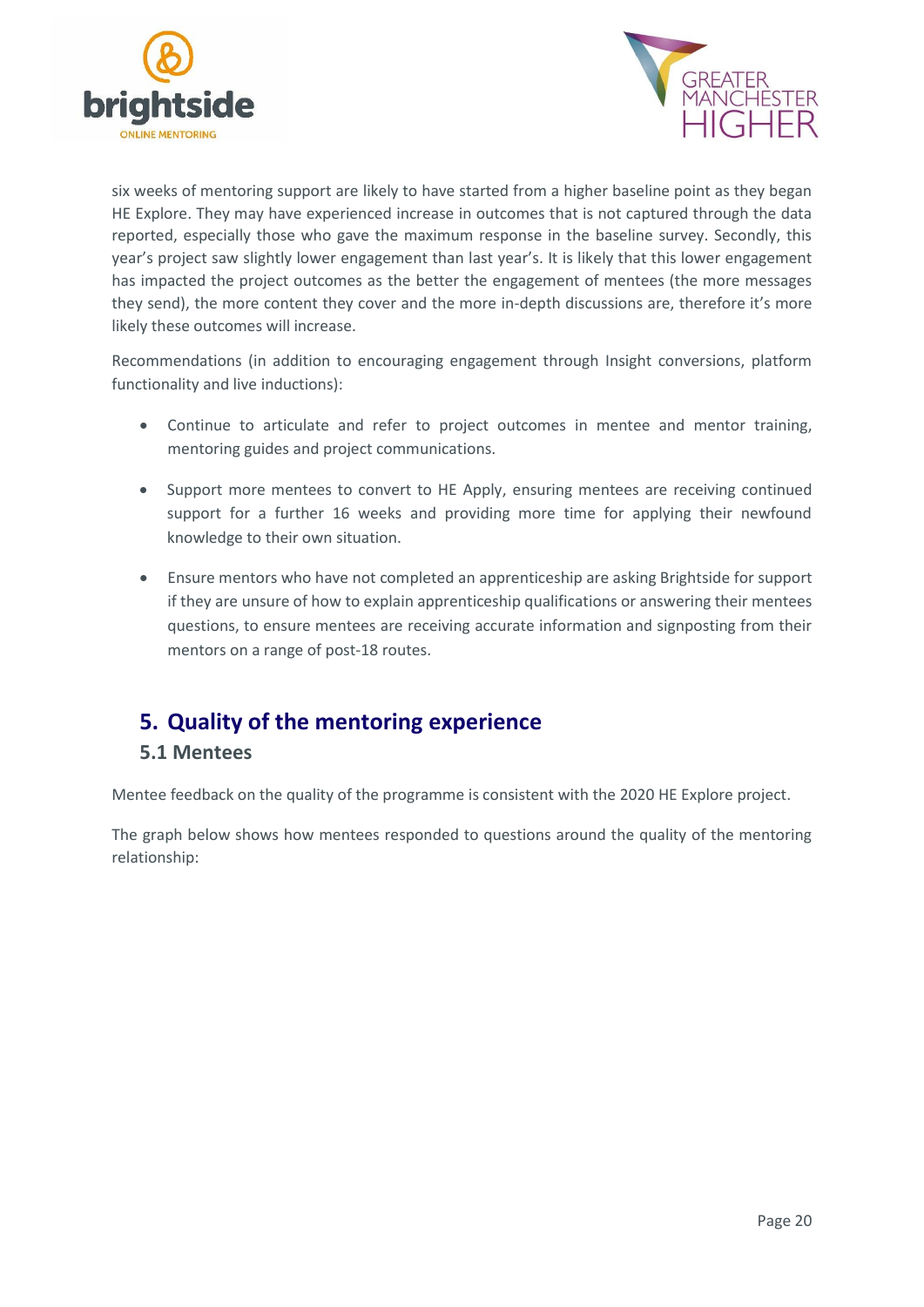





100% of respondents to the exit survey agreed or strongly agreed that they got on with their mentor. For all other statements, agreement or strong agreement exceeded 94%. The data suggests that the project helped mentees feel more confident about their next steps, with 97% agreeing that mentoring had helped them think more clearly about the future, and 95% agreeing that it had made them feel more optimistic about their future. This supports the earlier observation that those recording no change in their confidence likely did experience a change and mentoring did have a positive impact on them.

Brightside aims for 92% of mentees to give a quality score of 6+ out of 7. This represents agreement with at least 6 out of the 7 statements in the graph above. 94% of mentee respondents for this project gave a quality score of 6 or more which is positive to see.

The conclusion that mentees experienced quality mentoring is reinforced by some of the qualitative feedback from mentees on the exit survey:

"*A safe place where you can talk about your future wants and needs*." (Mentee, Wigan hub)

"*Good and fun especially if you don't know what to do after college it helps you find the right path for you and encourages you*." (Mentee, Salford and Trafford hub, Uni Connect postcode, Insight mentee)

"*Useful. My mentor was very helpful and great at retrieving lots of websites and information on the questions I asked*." (Mentee, Salford and Trafford hub, POLAR Q1 or Q2 postcode, Insight mentee, First generation in their family to consider higher education)

*"I enjoyed that I could talk to someone who doesn't know me personally so they could give a thorough and professional opinion and answer to my question."* (Mentee, Salford and Trafford hub, POLAR Q1 or Q2 postcode, Insight mentee)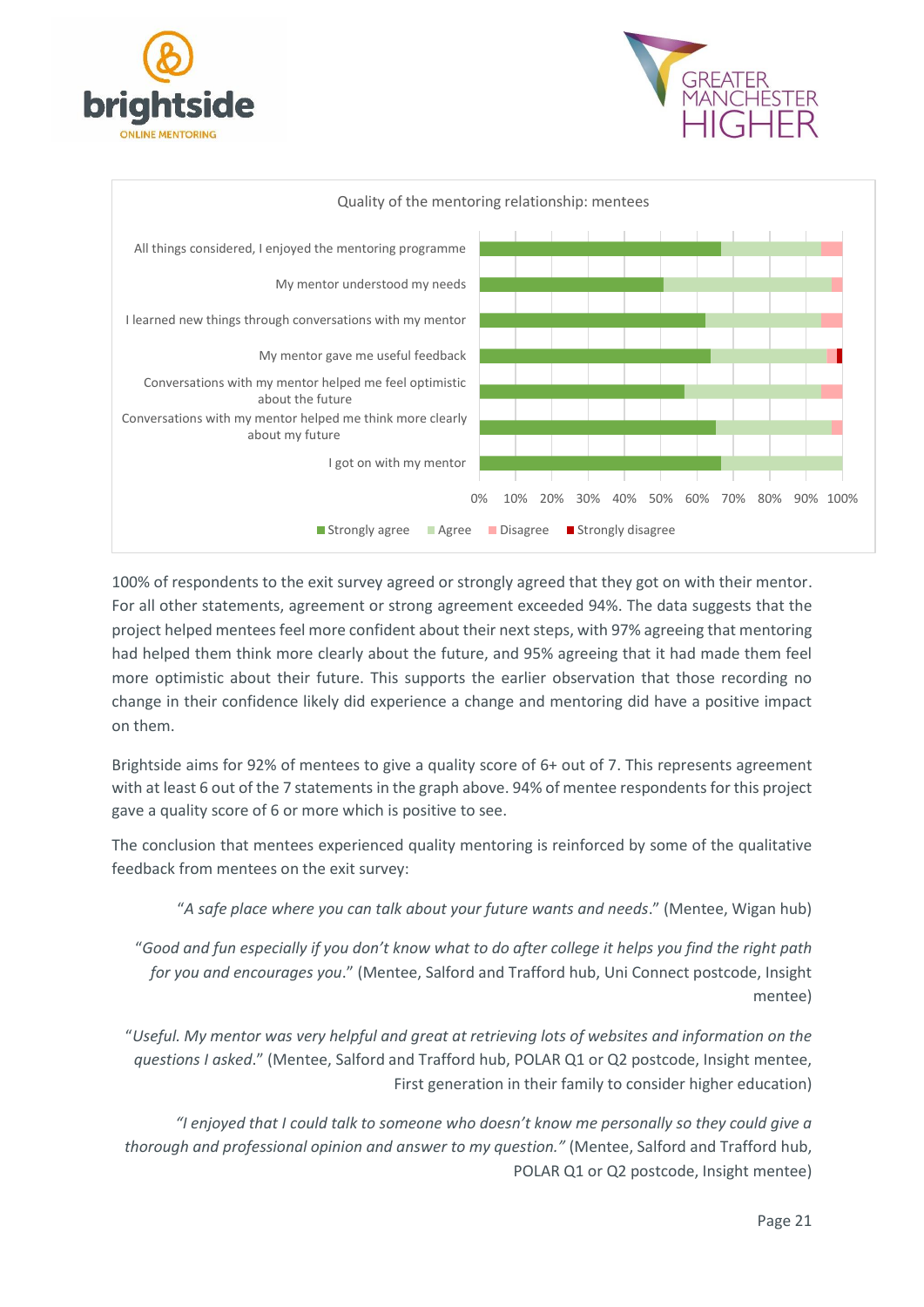



"*A great experience and an extra helping hand when you can't reach teachers or family members*." (Mentee, Salford and Trafford hub, POLAR Q1 or Q2 postcode, Insight mentee)

"*I feel like it really provides a person with the right amount of support*." (Mentee, Manchester hub, Insight mentee, First generation in their family to consider higher education)

## <span id="page-21-0"></span>**5.2 Mentors**

While the purpose of HE Explore was to support mentees, it's important that mentors have a quality experience so that they develop their own skills and are more likely to continue mentoring in future. Mentors were asked about the quality of their mentoring relationship, support that they received from Brightside and their experience as a mentor.

#### **Relationship with mentees**

Overall, mentors had a positive experience while on the project, with 90% strongly agreeing or agreeing that they had a positive impact on the mentees that engaged in conversation, they were able to build a positive relationship and that they knew how to help all of their mentees. 83% of mentors strongly agreed or agreed that they were the right match for their mentees.

"*I enjoy the chance to help someone into their journey of higher education as it's something that I really struggled with at school*." (Mentor, University of Salford)

"*I enjoyed inspiring young pupils and watching their confidence and excitement about HE grow*." (Mentor, Cambridge St John's College)

"*Really enjoyed the experience, would love to do it again next year*." (Mentor, MMU)

"*The whole platform was very easy to use and it was very helpful to receive messages every week with information about the upcoming week. I liked the fact the project was done remotely and through messages so that we could answer in times suitable for us*." (Mentor, MMU)

70% of mentor respondents agreed that their mentees were well engaged and responded consistently to messages.

*"Some were highly engaged, asked lots, sent lengthy replies and seemed genuinely interested in it. Others I felt had one question and then didn't know what to say afterwards, answered in single words and updated me but in ways that closed the conversation*." (Mentor, Cambridge St John's College)

"*The biggest challenge was accepting that my mentee simply did not want to engage and that is something that I can't change. Although I desperately wanted to help them and get to know them, I can't force them to interact*." (Mentor, University of Salford)

#### **Support from Brightside**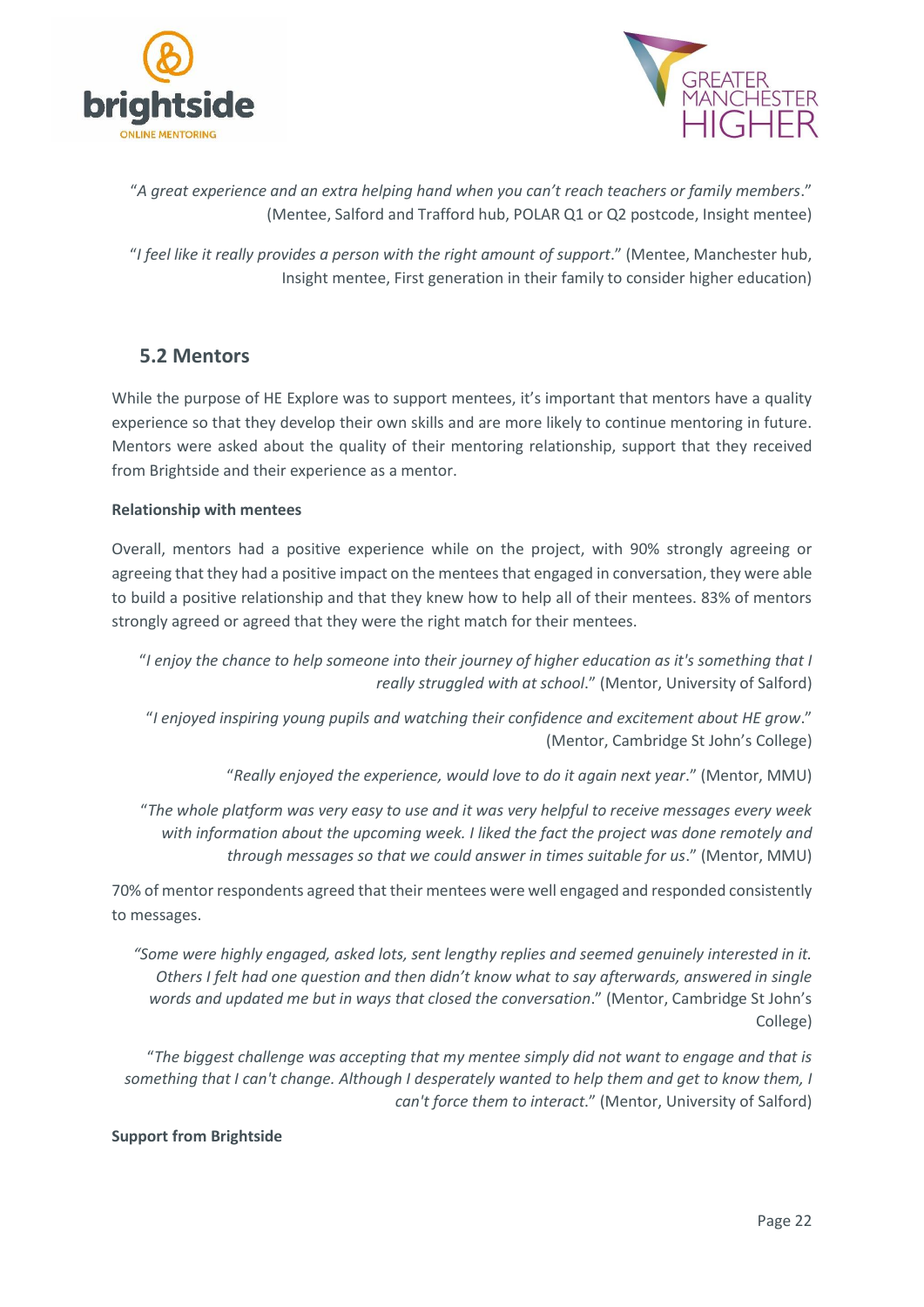



Overall, mentors felt satisfied with their support from Brightside. 93% of respondents found the platform easy to use. 93% of mentor respondents agreed that their training prepared them for the project and they knew where to go if they had questions or needed additional support. Some comments also referenced this support:

*"The weekly prompts were helpful as it allowed us to initiate a conversation with the mentees."* (Mentor, MMU)

"*They did their best and when I contacted them to highlight my concerns about poor engagement they explained some of the challenges on the part of mentees*." (Mentor, MMU)

77% of mentor respondents agreed that the Brightside team answered their questions promptly when they have them. While the majority of mentors agreed that Brightside offered prompt and helpful advice this question saw lower agreement from mentors. Brightside should ensure to respond to mentors within 48 hours in future.

#### **Skills development**

94% of mentor respondents agreed that they can use their experience with Brightside on their CV or job applications. 90% of mentor respondents felt their experience had helped them to develop professionally and increase their confidence in working with young people.

This feedback is especially positive this year when university student ambassadors had limited opportunities to generate income and gain work experience.

## <span id="page-22-0"></span>**6. Conclusions and recommendations**

#### **Recruitment and conversion**

The impacts of the Covid-19 pandemic continued to present multiple and significant challenges for the traditional recruitment and induction methods for HE Explore, resulting in the overall conversion rate remaining at 50% as in 2020 and the match target of 150 mentees not being met. Positively, this year saw the highest proportion of Insight mentees convert on to HE Explore on a GM Higher and Brightside project, 55% of invited Insight mentees took part in 2021 compared to 8% of invited Insight mentees in 2020 – a 47 percentage point increase. There were also positive results on targeting, with 53% meeting the principle targeting criteria of a Uni Connect or POLAR4 Q1 or Q2 postcode, and many more meeting additional targeting criteria.

Future projects should:

• GAs should continue to employ a variety of recruitment methods employing the method which works best for their particular school and college contacts.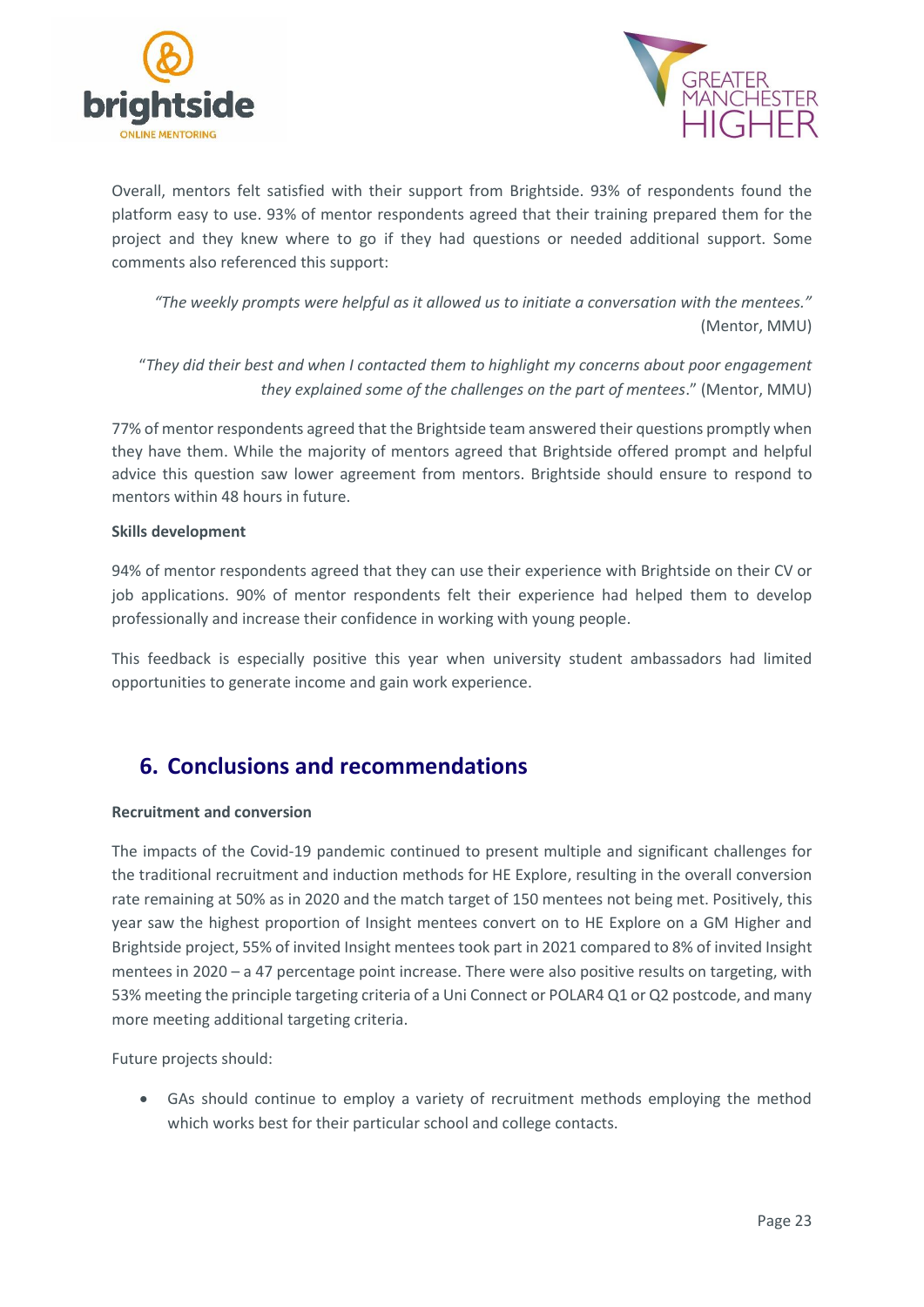



• Consider prioritising returning to live inductions (in person where possible), as this resulted in high recruitment numbers and much better conversion rates before the pandemic.

#### **Engagement**

Engagement levels were high, although lower than the 2020 programme. 89% of matched mentees sent at least three or messages and 79% sent at least six messages. As with previous years, mentees participating in both Insight and HE Explore had higher engagement levels compared to the mentees who participated only in HE Explore.

Future projects should:

- Continue use of the mentor matching tool.
- Continue to use automated engagement reminders on the Brightside platform to ensure timely replies by mentees and mentors.
- Continue to use gamification feature on Brightside platform.
- Continue to train mentors by webinar.
- Reintroduce live mentee live inductions especially when face to face activity is allowed at school and colleges.
- Continue to run a text and email campaign to convert Insight mentees on to HE Explore.

#### **Quality of the mentoring experience**

Mentees had a high-quality mentoring experience on this year's HE Explore programme, with 100% of mentee respondents agreeing or strongly agreeing that they got on with their mentor. 97% agreed that mentoring had helped them think more clearly about the future, and 95% that it had made them feel more optimistic about their future. Brightside aims for 92% of mentees to give a quality score of 6+ out of 7. 94% of mentee respondents for this project gave a quality score of 6 or more which is positive to see. Mentors also reported positive experiences, with 90% strongly agreeing or agreeing that they had a positive impact on the mentees that engaged in conversation, that they were able to build a positive relationship, and that they knew how to help all of their mentees. 94% of mentor respondents agreed that they can use their experience with Brightside on their CV or job applications, and 90% of mentor respondents felt their experience had helped them to develop professionally and increase their confidence in working with young people. These are particularly positive results as university student ambassadors continue to have limited opportunities to generate income and gain work experience.

On future projects:

• Brightside should ensure to respond to mentor queries within 48 hours.